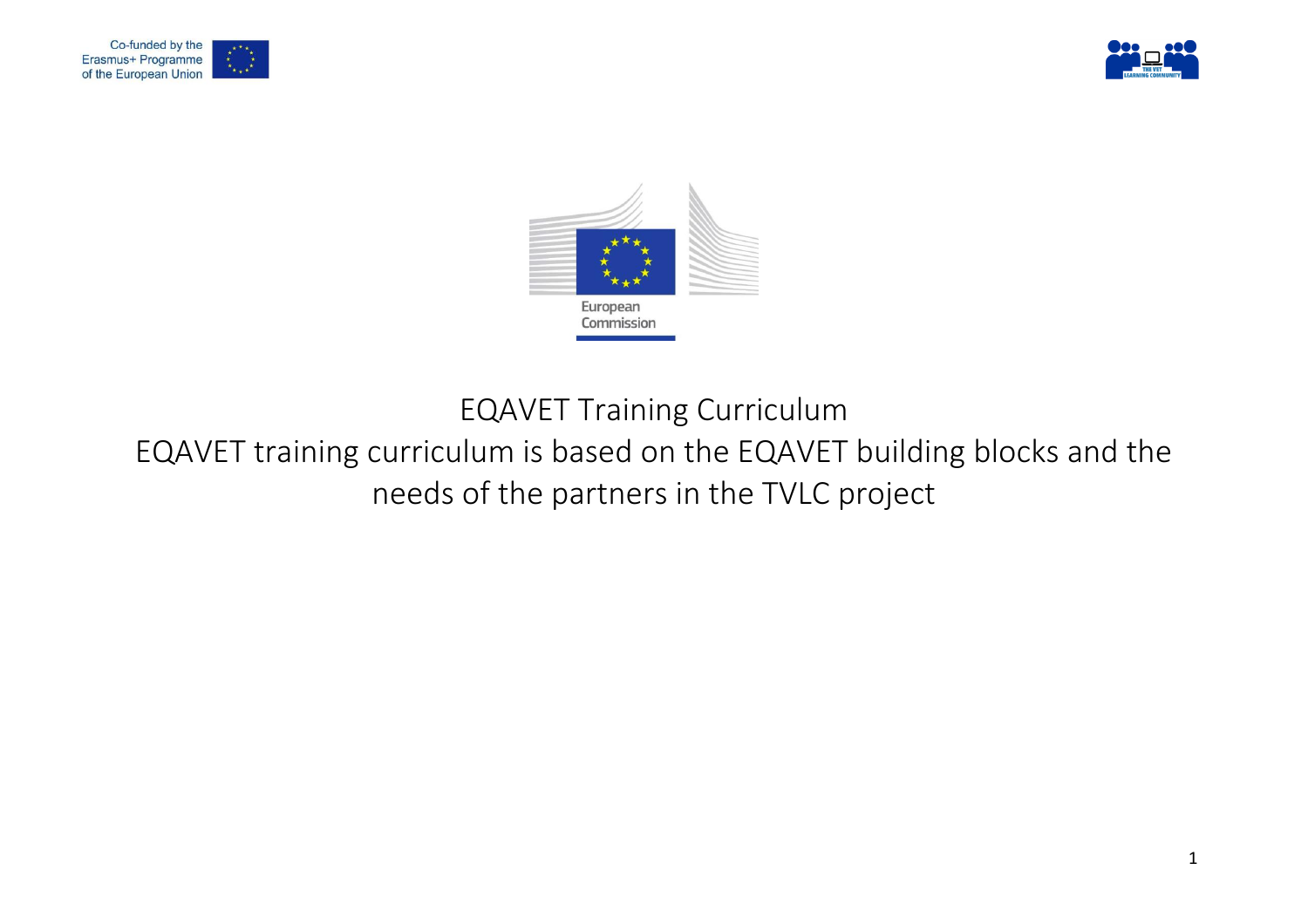



# Module 1 Identifying actions for improving for Quality Culture.

Management **Culture** 

01

All organisations of social service providers have a quality culture. Many organisations have come to understand just how important the quality culture is for successful and sustainable implementation of the quality system. The Quality Culture Assessment (QCA) instrument is designed to assess strengths and weaknesses of the quality culture as they apply to the performance of the social service provider. The QCA is based on the theoretical framework of dr. R. Quin and the methodology of Organisational Culture Assessment by dr. D. Denison. The QCA is a survey with 60 items that measure specific aspects of an organisation's quality culture in four traits and twelve management practices which can be considered and key factors for organisation quality culture. The key questions of a Quality Culture Assessment Instrument are expressed in four dimensions: Internal orientation, vs. external orientation and flexibility vs. stability. Each of these dimensions is further broken down into three indexes. These indexes describe specific behaviours to make the results both relevant and actionable in your organisation.

|                | <b>Time</b> | What                                                                                                                                                                                                                                                                                                                                                                                                             | Objectives                                                                                                                                                                                                                                                                        | <b>Materials</b>                         |
|----------------|-------------|------------------------------------------------------------------------------------------------------------------------------------------------------------------------------------------------------------------------------------------------------------------------------------------------------------------------------------------------------------------------------------------------------------------|-----------------------------------------------------------------------------------------------------------------------------------------------------------------------------------------------------------------------------------------------------------------------------------|------------------------------------------|
|                | 15 minutes  | Introduction                                                                                                                                                                                                                                                                                                                                                                                                     | Getting to know each other                                                                                                                                                                                                                                                        |                                          |
| 2              | 20 minutes  | Introducing the concept of organisational and quality culture.                                                                                                                                                                                                                                                                                                                                                   | Understanding the dimensions and aspects of<br>organisational culture                                                                                                                                                                                                             | PowerPoint                               |
| 3              | 20 minutes  | Explanation of the:<br>theoretical framework<br>construct of the survey<br>2.<br>interpretation of the spiderweb diagram<br>3.<br>interpretation of the bar diagrams<br>4.                                                                                                                                                                                                                                       | Understanding the theoretical framework of R. Quin<br>Understanding the dimensions of the model of R.<br>Quin<br>Understanding how the dimensions are<br>operationalised in Quality related behaviour<br>indicators<br>Understanding the results of Quality Culture<br>Assessment | PowerPoint                               |
| $\overline{4}$ | 15 minutes  | Introduction of a case study                                                                                                                                                                                                                                                                                                                                                                                     | Understanding the relationship between the Quality<br>Culture aspects<br>Understanding the impact of the Quality<br><b>Improvement Activities</b>                                                                                                                                 | PowerPoint                               |
| 5              | 30 minutes  | Workshop in small groups of 4 persons per group:<br>Discuss organisational profile (August 2014) and the details for the aspect<br>"Agreement". (See: Annex 1 and Annex 2)<br>Formulate objectives and 3 concrete actions for the team to improve the<br>performance on the Quality Culture aspect "Agreement".<br>Record the objectives and improvement actions on the "Collect sheet". (See:<br>3.<br>Annex 2) | Identifying concrete actions for improving<br>performance on the Quality Culture Aspect<br>'Agreement'                                                                                                                                                                            | Annex 1<br>Annex 2<br>Annex <sub>3</sub> |
| 6              | 30 minutes  | Presentation: The Trainer will explain what activities have been carried out to improve<br>the Quality Culture of this organisation. The trainer will also show the results of the<br>intervention on the Quality Culture Profile.                                                                                                                                                                               |                                                                                                                                                                                                                                                                                   | PowerPoint                               |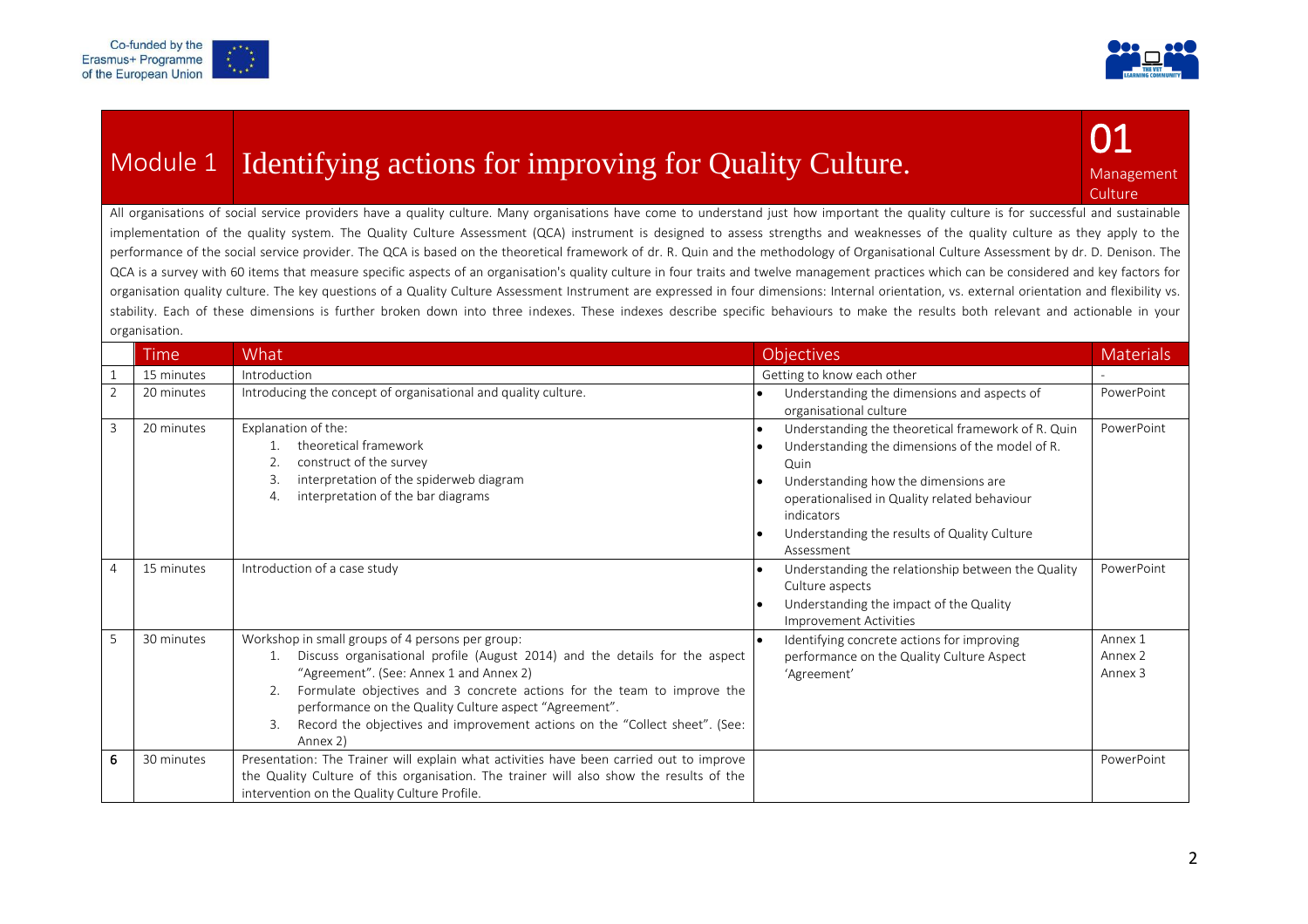



## Module 1: annex 1: Quality Culture profile



Quality Culture Profile 2014 and 2015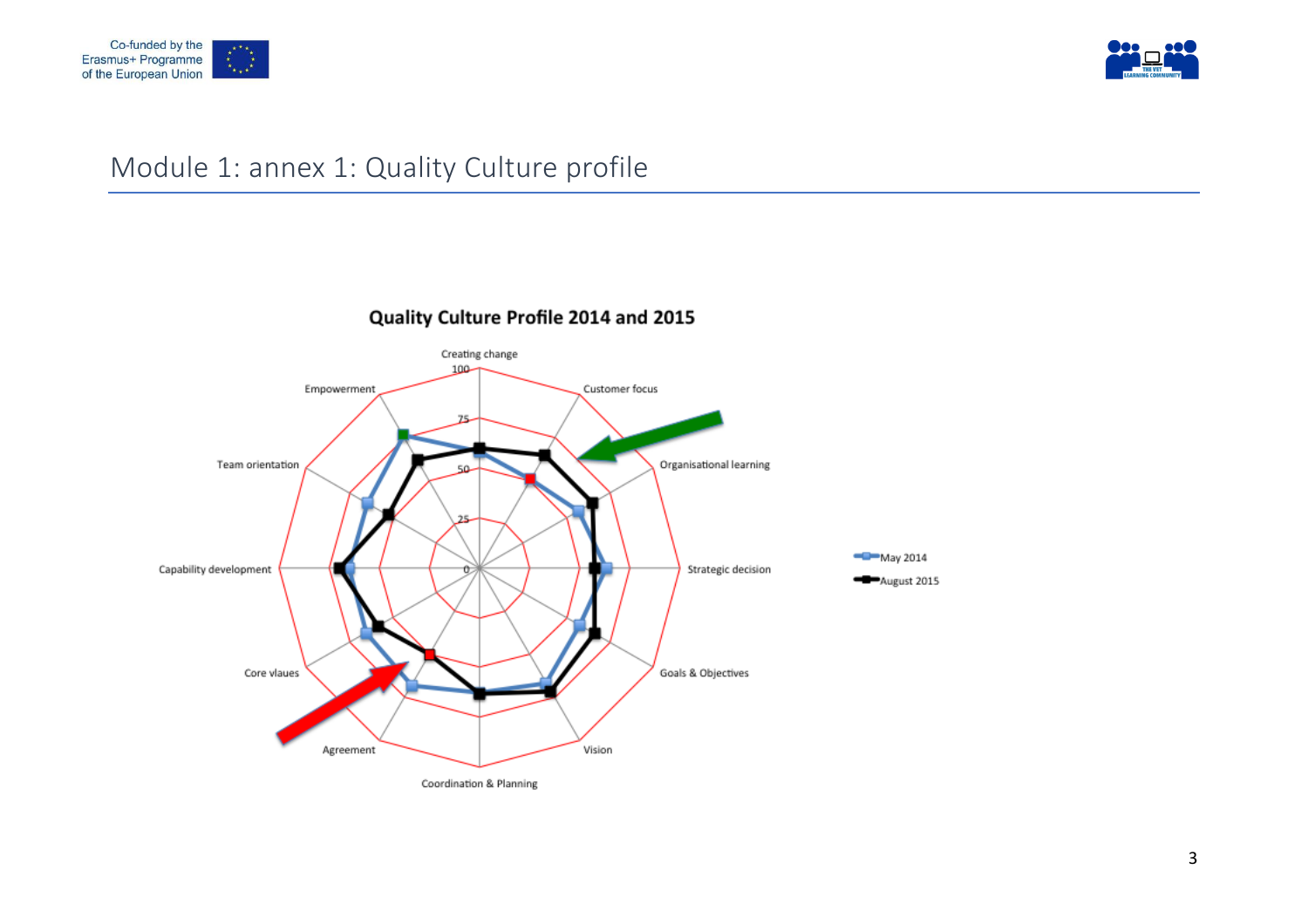



# Module 1: annex 2: Quality Culture performance: Agreement

|            |                                 | <b>Consistency</b>                                                                                                                                                                                                                                                                                                                                                    |
|------------|---------------------------------|-----------------------------------------------------------------------------------------------------------------------------------------------------------------------------------------------------------------------------------------------------------------------------------------------------------------------------------------------------------------------|
|            | ಹ<br>Coordination<br>ntegration | There is a good alignment of quality goals and objectives across the<br>Working with someone from other parts of the organisation felt like<br>It is easy to coordinate quality improvement project across different<br>Employees from different parts of the organisation share a common<br>Our quality approach in the provision of our services is very consistent |
| CONSITENCY | greeemnt                        | There is a clear agreement about the right way and the wrong way to<br>We often have trouble reaching agreement in quality issues<br>It is easy to reach consensus even on difficult quality issues<br>There is a "strong" quality culture<br>When disagreements occur, we work hard to achieve "win-win"-solutions                                                   |
|            | Core values                     | There is an ethical code that guides our behaviour and tells us right<br>Ignoring the core values of this organisation will get you in trouble<br>There is a clear and consistent set of values that gives direction to the<br>There is a characteristic management style and a distinct set of<br>Leaders and managers practice their commitment to quality          |
|            |                                 | 25<br>100<br>50<br>75<br>125<br>0                                                                                                                                                                                                                                                                                                                                     |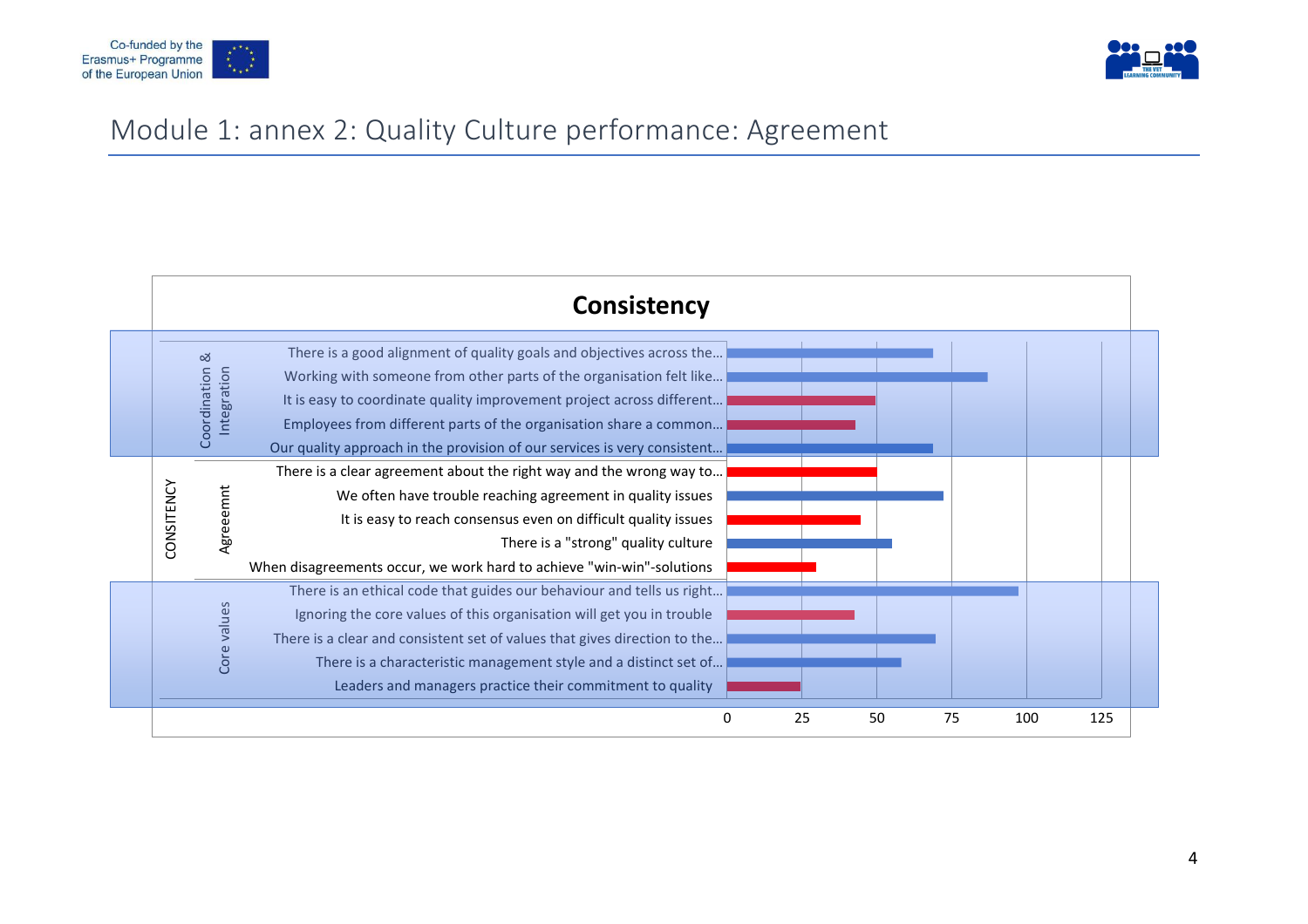



# Module 1: annex 3: Collect sheet

| Objective | Action |
|-----------|--------|
|           |        |
|           |        |
|           |        |
|           |        |
|           |        |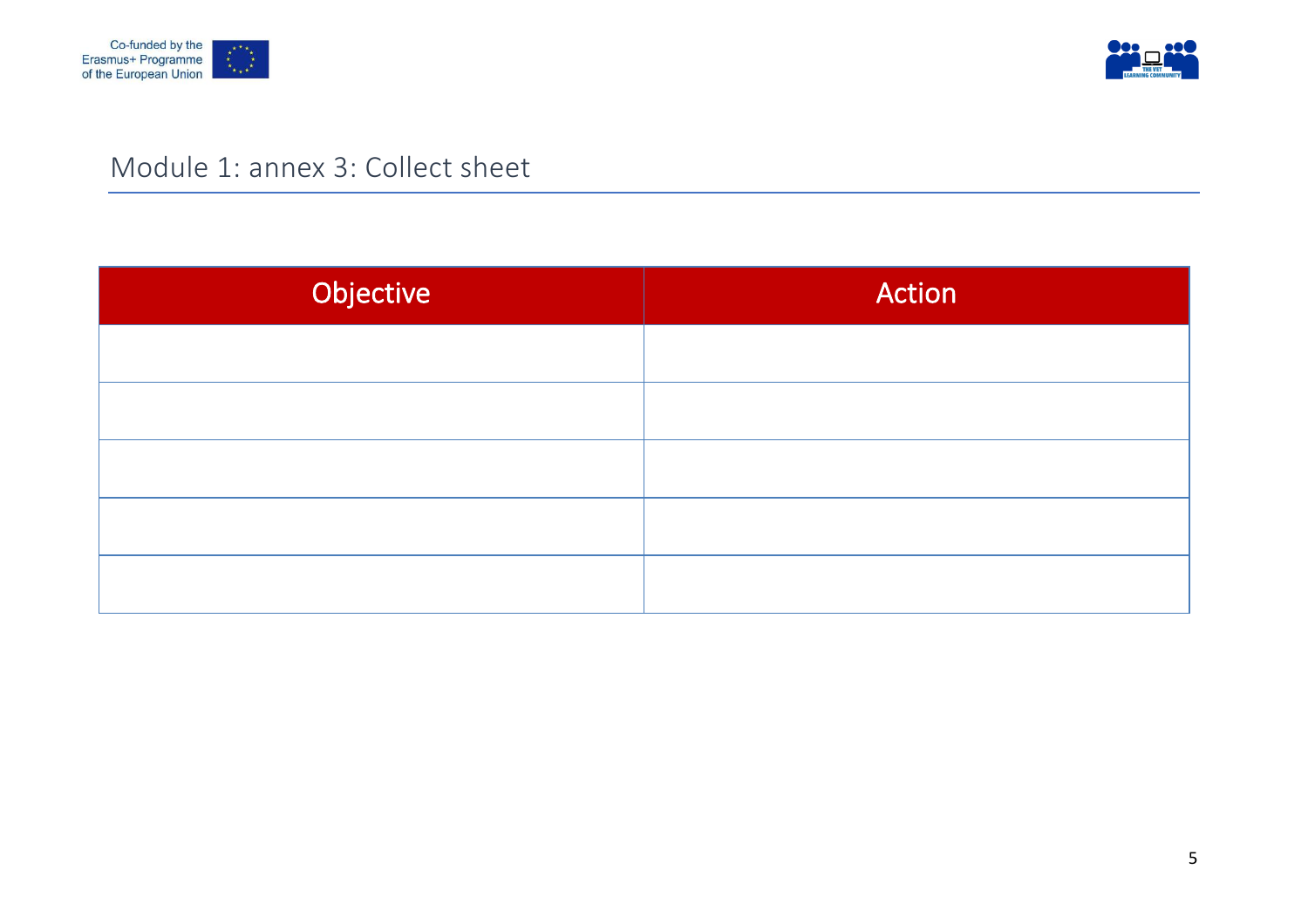

# Module 2 | Cause-Effect-Analysis "Method 5 times WHY"



The 5 Whys technique was developed and fine-tuned within the Toyota Motor Corporation as a critical component of its problem-solving training. Taiichi Ohno, the architect of the Toyota Production System in the 1950s, describes the method in his book Toyota Production System: Beyond Large-Scale Production as "the basis of Toyota's scientific approach by repeating why five times, the nature of the problem as well as its solution becomes clear." Ohno encouraged his team to dig into each problem that arose until they found the root cause. "Observe the production floor without preconceptions," he would advise. "Ask 'why' five times about every matter."

5 Whys is an iterative interrogative technique used to explore the cause-and-effect relationships underlying a particular problem. The primary goal of the technique is to determine the root cause of a defect or problem by repeating the question "Why?" Each answer forms the basis of the next question. The "5" in the name derives from an anecdotal observation on the number of iterations needed to resolve the problem. Not all problems have a single root cause. If one wishes to uncover multiple root causes, the method must be repeated asking a different sequence of questions each time. The method provides no hard and fast rules about what lines of questions to explore, or how long to continue the search for additional root causes. Thus, even when the method is closely followed, the outcome still depends upon the knowledge and persistence of the people involved.

It's important to note that the purpose of the 5 whys isn't to place blame, but rather to uncover the root cause of why something unexpected occurred. Additionally, it helps a team create small, incremental steps so that the same issue doesn't happen again (to anyone).

| <b>Time</b> | What                                                                                                                                                                                                                                                                                                                                                                                                                                                                                                                                                                                                                                                                                                                                | Objectives                                                                                                                                                               | <b>Materials</b> |
|-------------|-------------------------------------------------------------------------------------------------------------------------------------------------------------------------------------------------------------------------------------------------------------------------------------------------------------------------------------------------------------------------------------------------------------------------------------------------------------------------------------------------------------------------------------------------------------------------------------------------------------------------------------------------------------------------------------------------------------------------------------|--------------------------------------------------------------------------------------------------------------------------------------------------------------------------|------------------|
| 20 minutes  | Introducing of the '5 time WHY-method'.<br>Explaining the steps for applying the '5 times WHY-method'<br>Proving an example of carrying out the '5 times WHY-method'                                                                                                                                                                                                                                                                                                                                                                                                                                                                                                                                                                | Understanding the '5 time WHY<br>method' as method for Cause-Effect-<br>Analysis<br>Understanding the methodology that<br>has to applied in the '5 times WHY-<br>method" | PowerPoint       |
| 30 minutes  | Workshop in small groups of 4 persons:<br>Apply the '5 times WHY-method' for the 4 cases below (see annex 1):<br>The VET provider has a high percentage of Drop-outs of students! (Drop-out is defined<br>as: a student that stops the training program before it is completed)<br>2. A high number of students do not show up at lessens on Wednesday. ("no show" id<br>defined as: "not being present at the lessons")<br>Less than 40 % of the service users will get a job after completion of the training<br>3.<br>program. (a job is defined as a contract for employement for min 20 hours a week)<br>Less than 40 % of the family members of service users show up at the information<br>4.<br>events of the VET provider. | Practicing the "5 times WHY" method                                                                                                                                      | Annex 1          |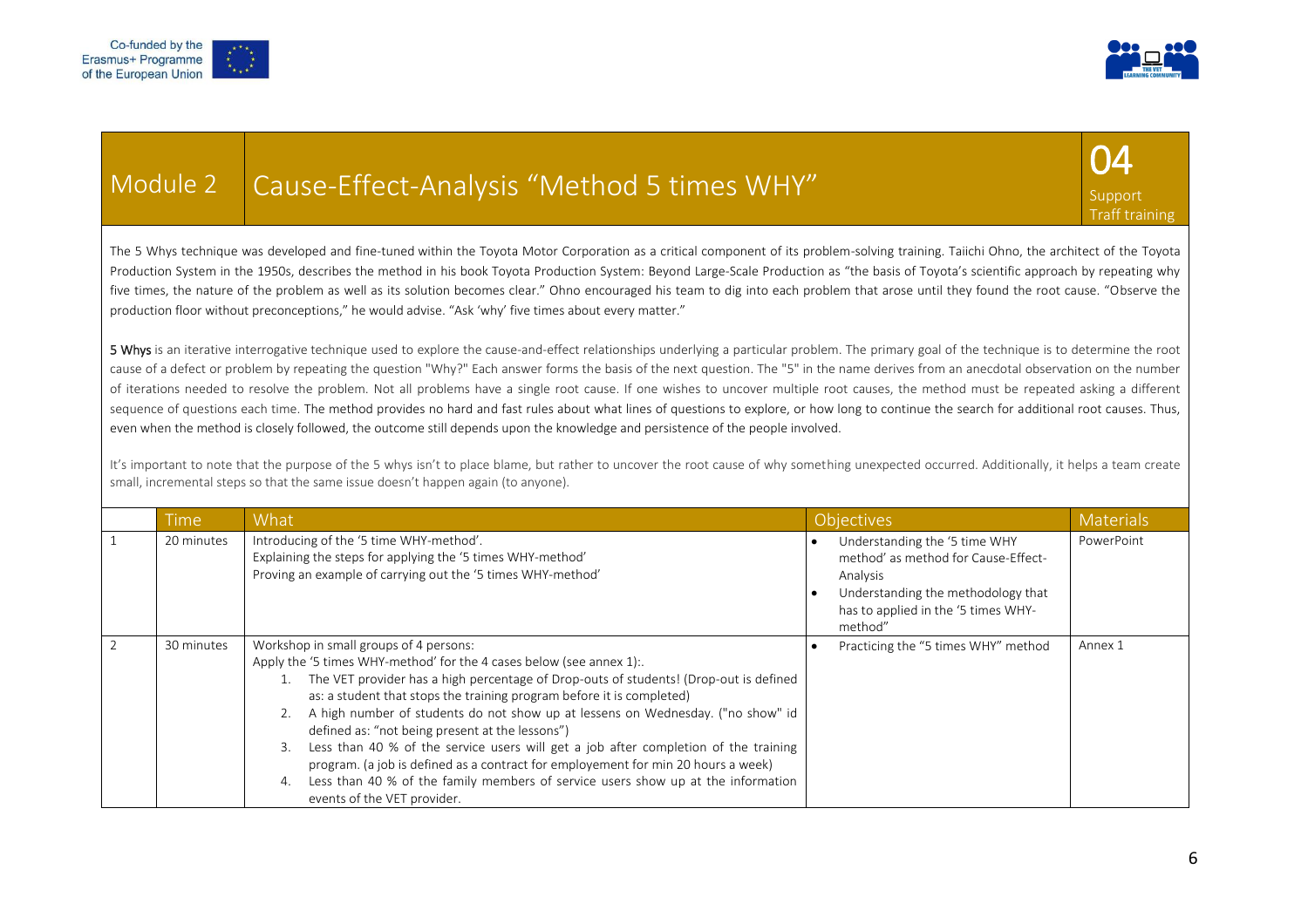



Apply the '5 times WHY-method' for the 4 cases below:

- 1. The VET provider has a high percentage of Drop-outs of students! (Drop-out is defined as: a student that stops the training program before it is completed)
- 2. A high number of students do not show up at lessens on Wednesday. ("no show" id defined as: "not being present at the lessons")
- 3. Less than 40 % of the service users will get a job after completion of the training program. (a job is defined as a contract for employement for min 20 hours a week)
- 4. Less than 40 % of the family members of service users show up at the information events of the VET provider.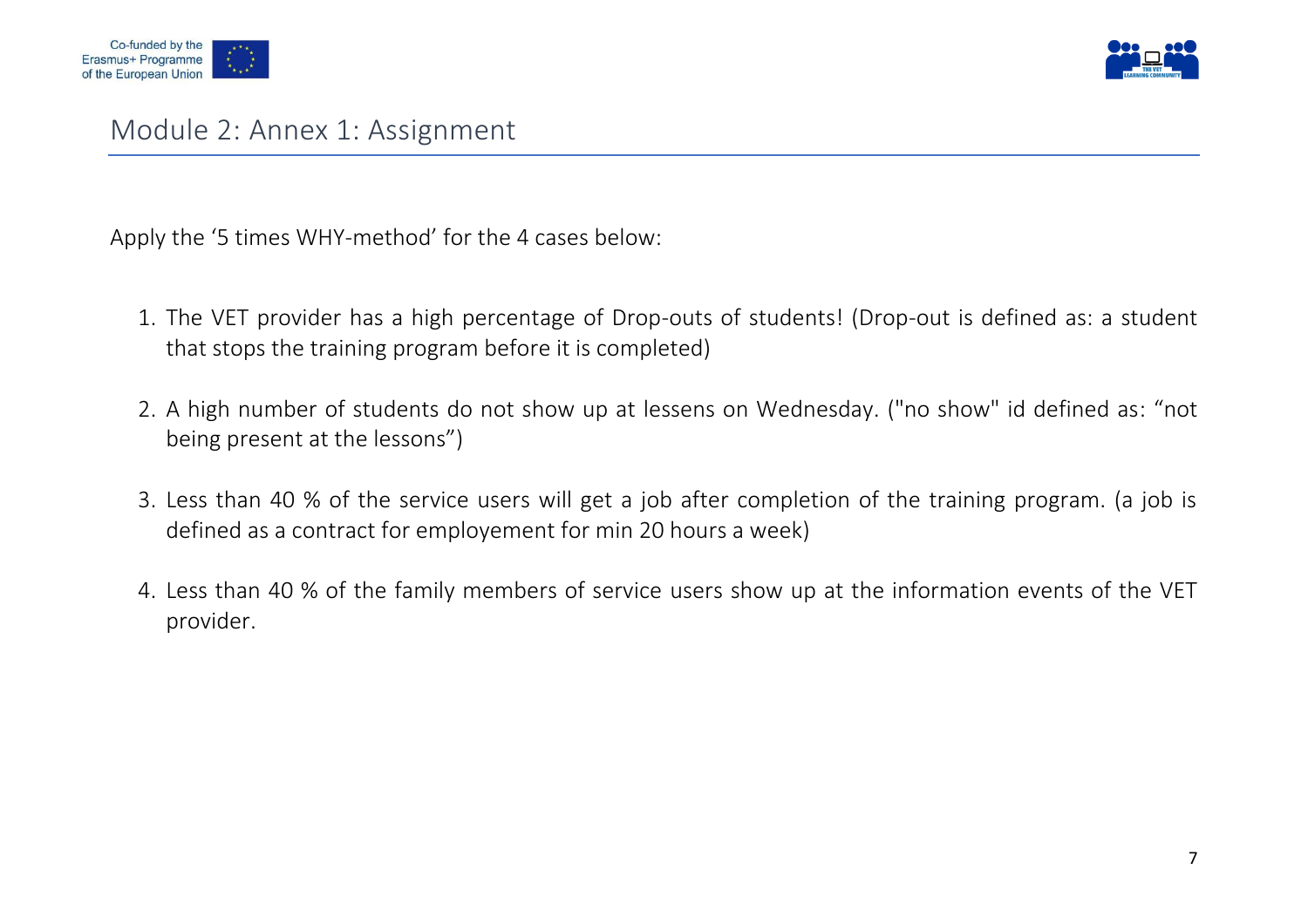



### Module 3 Cause-Effect-Analysis "Fishbone diagram"



The fishbone diagram identifies many possible causes for an effect or problem. It can be used to structure a brainstorming session. It immediately sorts ideas into useful categories. The fishbone diagram is also called "Cause–and–Effect Diagram" or "Ishikawa Diagram". Fishbone diagrams, created by Kaoru Ishikawa, show the causes of a specific problem. The Fishbone diagram analysis is intended to reveal key relationships among various variables, and the possible causes provide additional insight into process behaviour. The specific problem is shown as the fish's head, facing to the right, with the *causes* extending to the left as fishbones; the ribs branch off the backbone for major causes, with sub-branches for root-causes, to as many levels as required. The basic concept was first used in the 1920s, and is considered one of the seven basic tools of quality control. It is known as a fishbone diagram because of its shape, similar to the side view of a fish skeleton. Ishikawa diagrams were popularized in the 1960s by Kaoru Ishikawa, who pioneered quality management processes in the Kawasaki shipyards, and in the process became one of the founding fathers of modern management. Common uses of the Ishikawa diagram are to identify potential factors causing an overall effect. Each cause or reason for imperfection is a source of variation. Causes are usually grouped into major categories to identify and classify these sources of variation. The causes emerge by analysis, often through brainstorming sessions, and are grouped into categories on the main branches off the fishbone. To help structure the approach, the categories are often selected from one of the common models shown below, but may emerge as something unique to the application in a specific case.

| <u>Fime</u> | What                                                                                                                           | <b>Objectives</b>                                                  | <b>Materials</b>                       |
|-------------|--------------------------------------------------------------------------------------------------------------------------------|--------------------------------------------------------------------|----------------------------------------|
| 20 minutes  | Introduction of the Cause-Effect-Analysis 'Fishbone Diagram'.                                                                  | Understanding the method                                           | PowerPoint                             |
|             | Examples of 'Pareto Analysis'                                                                                                  | of Fishbone Diagram                                                |                                        |
| 20 minutes  | Implementation of the 'Fishbone Diagram' (see annex 1)<br>Explanation of the 6 steps to implement the 'Pareto Analysis' method | Understanding of the six<br>steps for making a Fishbone<br>Diagram | Annex 1                                |
| 45 minutes  | Workshop in small groups (4 persons)                                                                                           | Practicing making a<br>Fishbone Diagram                            | Annex 2<br>Flipchart & marking<br>pens |
| 30 minutes  | Resenting the results.<br>Sharing the experiences and discussing the challenges.                                               |                                                                    |                                        |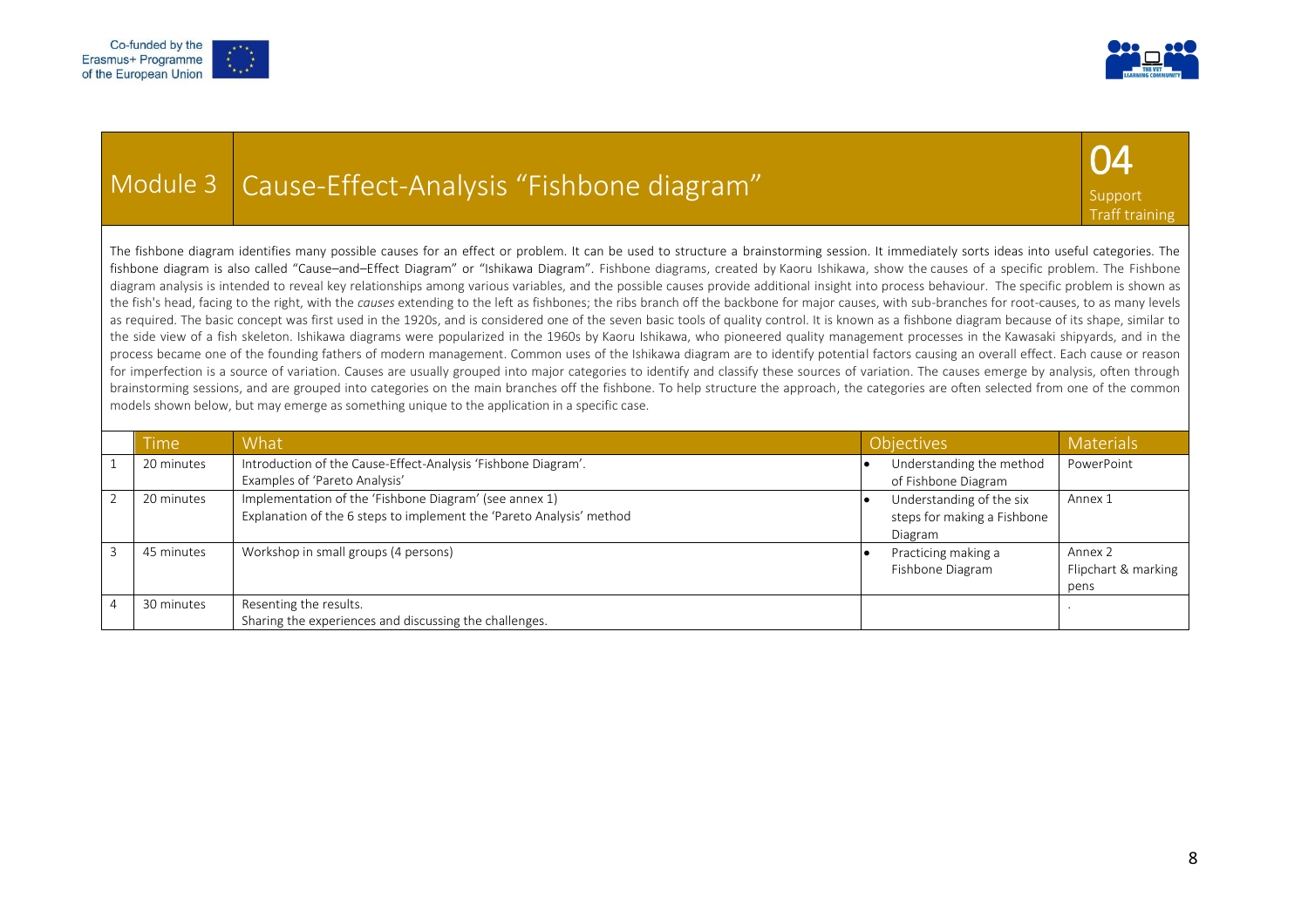



### Module 3: annex 1: Procedure for Fishbone Diagram

### Fishbone Diagram Procedure

- 1. Agree on a problem statement (effect). Write it at the centre right of the flipchart or whiteboard. Draw a box around it and draw a horizontal arrow running to it.
- 2. Brainstorm the major categories of causes of the problem. If this is difficult use generic headings:
	- a. People: Causes of human behaviour and human actions.
	- b. Devices: Causes in the functioning of devices or installations.
	- c. Material / tools: Causes in used materials or tools.
	- d. Method / procedures: Causes in the working method, process or procedures.
	- e. Environment: Causes that lie in the environment.
	- f. Knowledge and training: Causes due to lack of knowledge or information
- 3. Write the categories of causes as branches from the main arrow.
- 4. Brainstorm all the possible causes of the problem. Ask: "Why does this happen?" As each idea is given, the facilitator writes it as a branch from the appropriate category. Causes can be written in several places if they relate to several categories.
- 5. Again ask "why does this happen?" about each cause. Write sub–causes branching off the causes. Continue to ask "Why?" and generate deeper levels of causes. Layers of branches indicate causal relationships.
- 6. When the group runs out of ideas, focus attention to places on the chart where ideas are few.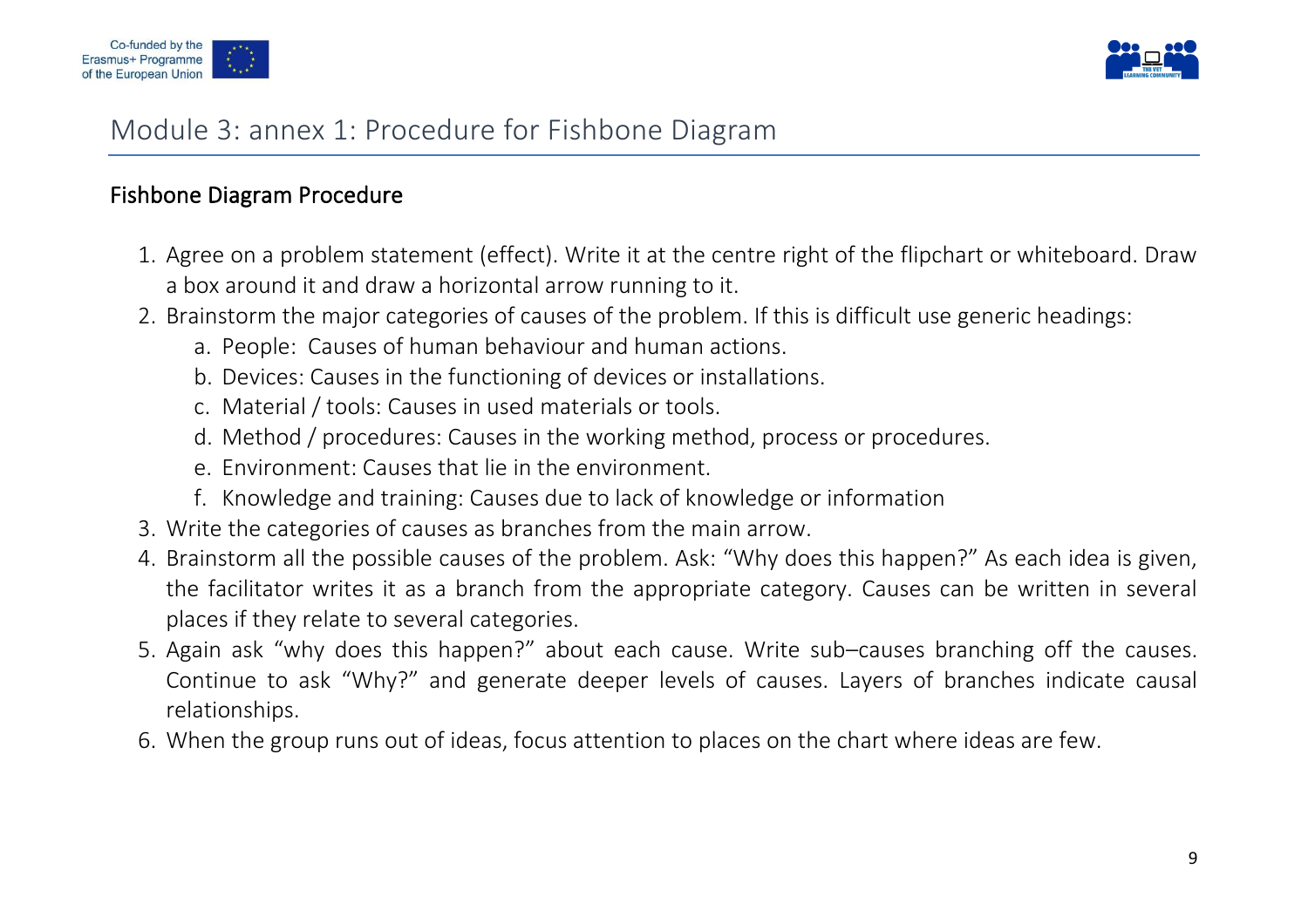



### Module 3: annex 2: Assignment making a Fishbone Diagram

Task for the working groups:

- 1. Describe the problem as concretely and specifically as possible
- 2. Place the problem at the head of the fish
- 3. Brainstorm about possible causes
- 4. Consider the input for all main categories
- 5. In case of completed reasons: why does this happen?
- 6. Fill in the result as further branches / bones of the fish
- 7. Check logical validity for any causal vectors
- 8. Check for completeness

Finally, determine the priorities: what cause will we first pick up? Ask for each cause the following questions

- 1. Is it feasible to change the cause with an effect of some improvement?
- 2. Is it feasible / possible to measure the improvement?
- 3. Is it feasible to identify the impact of the problem?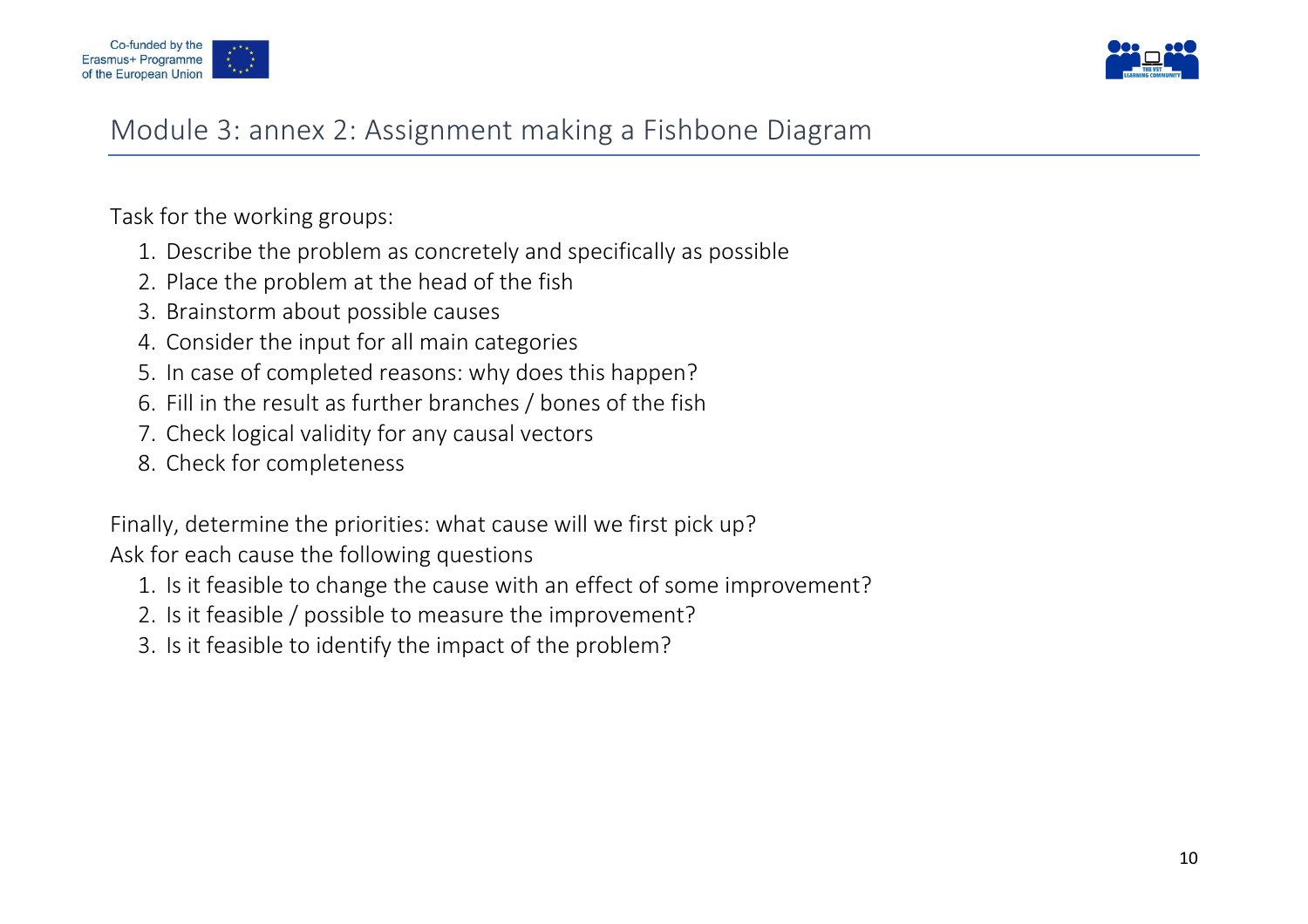



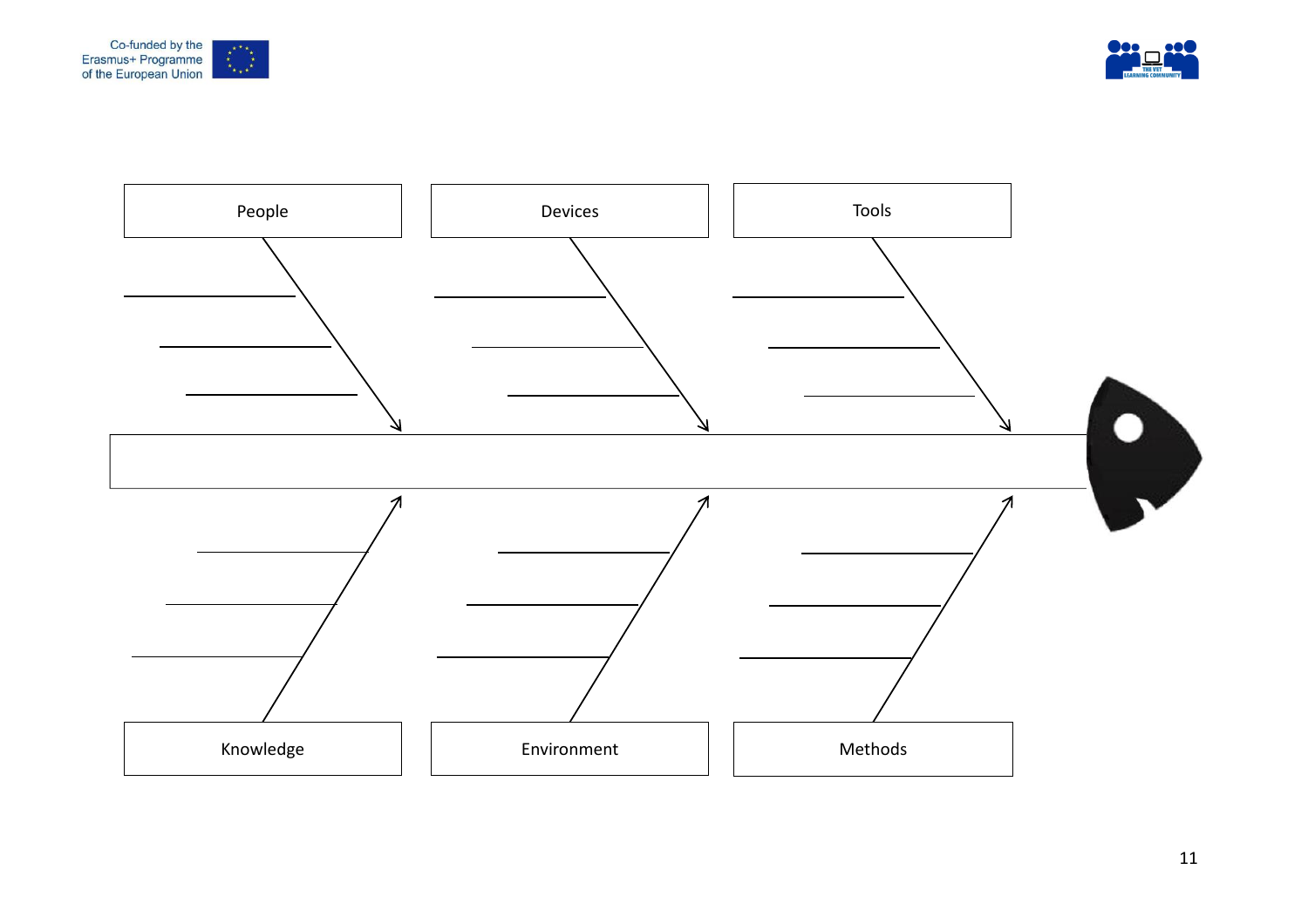



## Module 4 Cause-Effect-Analysis "Pareto Analysis"



Pareto analysis is a creative way of looking at causes of problems because it helps stimulate thinking and organize thoughts. However, it can be limited by its exclusion of possibly important problems which may be small initially, but which grow with time.

Pareto analysis is a formal technique useful where many possible courses of action are competing for attention. In essence, the problem-solver estimates the benefit delivered by each action, then selects a number of the most effective actions that deliver a total benefit reasonably close to the maximal possible one

This technique helps to identify the top portion of causes that need to be addressed to resolve the majority of problems. Once the predominant causes are identified, then tools like the Ishikawa diagram Fish-bone Analysis can be used to identify the root causes of the problems. While it is common to refer to pareto as "80/20" rule, under the assumption that, in all situations, 20% of causes determine 80% of problems, this ratio is merely a convenient rule of thumb and is not nor should it be considered an immutable law of nature.

| Time       | What                                                                 | <b>Objectives</b>                     | <b>Materials</b> |
|------------|----------------------------------------------------------------------|---------------------------------------|------------------|
| 30 minutes | Introduction of the Cause-Effect-Analysis 'Pareto Analysis'          | Understanding the method of Pareto    | PowerPoint       |
|            | Examples of 'Pareto Analysis'                                        | Analysis                              | Annex 1          |
| 20 minutes | Implementation of the 'Pareto Analysis' (see annex 1)                | Understanding of the seven steps for  | PowerPoint       |
|            | Explanation of the 7 steps to implement the 'Pareto Analysis' method | carrying out the Pareto Analysis      | Annex 2          |
| 40 minutes | Workshop in small groups (4 persons):                                | Practicing the Pareto Analysis method | PowerPoint       |
|            |                                                                      |                                       | Annex 3          |
| 20 minutes | Presenting the results in a plenary session.                         |                                       |                  |
|            | Explaining the way of working and the diagram.                       |                                       |                  |
|            | Sharing the experiences.                                             |                                       |                  |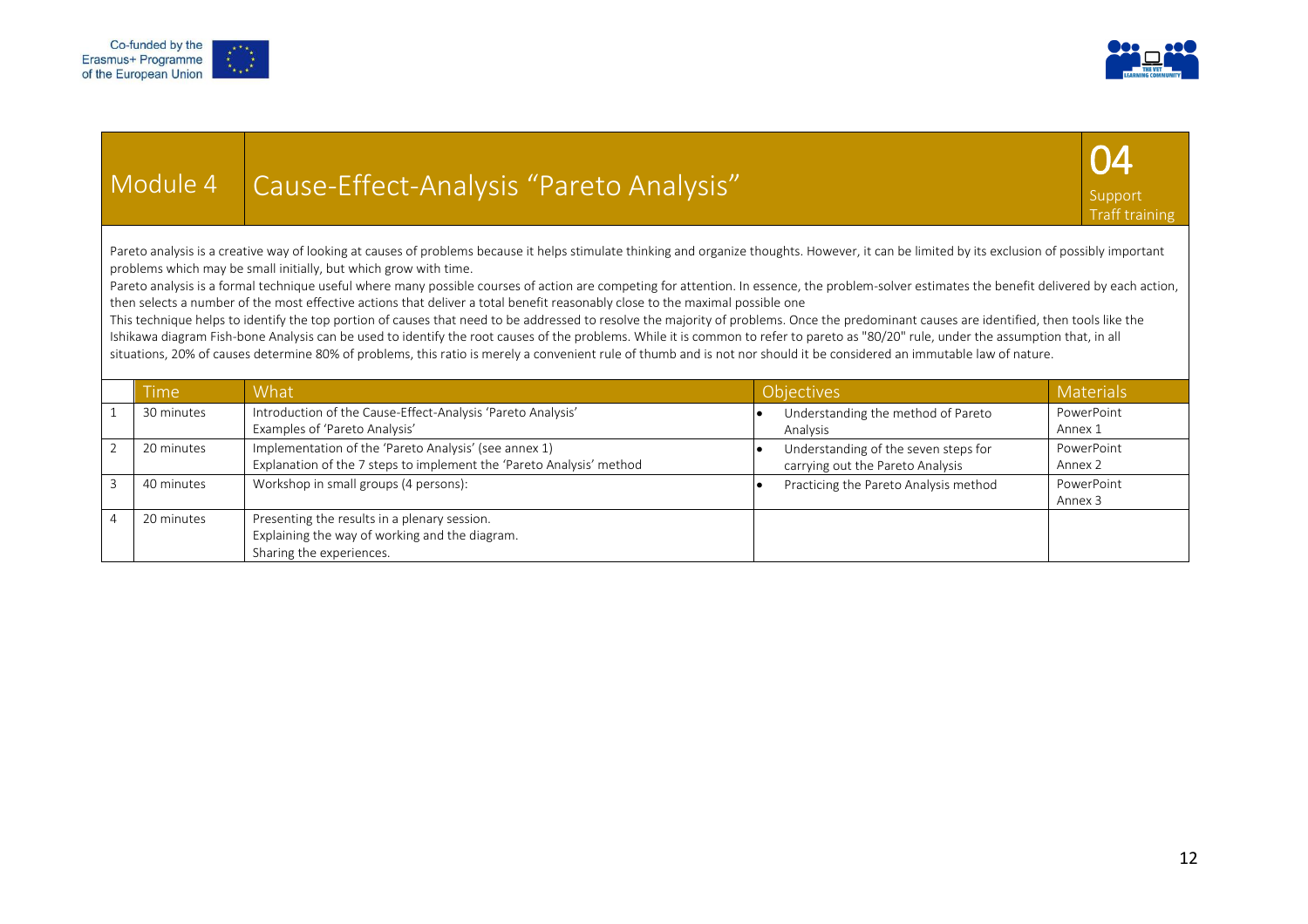



### Module 4: annex 1: Seven steps to identify the important causes using 80/20 rule

The following seven step can be applied to implement the Pareto Analysis:

- 1. Form a frequency of occurrences as a percentage
- 2. Arrange the rows in decreasing order of importance of the causes (i.e., the most important cause first)
- 3. Add a cumulative percentage column to the table, then plot the information
- 4. Plot (#1) a curve with causes on *x* and cumulative percentage on *y*-axis
- 5. Plot (#2) a bar graph with causes on *x* and percent frequency on *y*-axis
- 6. Draw a horizontal dotted line at 80% from the *y*-axis to intersect the curve. Then draw a vertical dotted line from the point of intersection to the *x*-axis. The vertical dotted line separates the important causes (on the left) and trivial causes (on the right)
- 7. Explicitly review the chart to ensure that causes for at least 80% of the problems are captured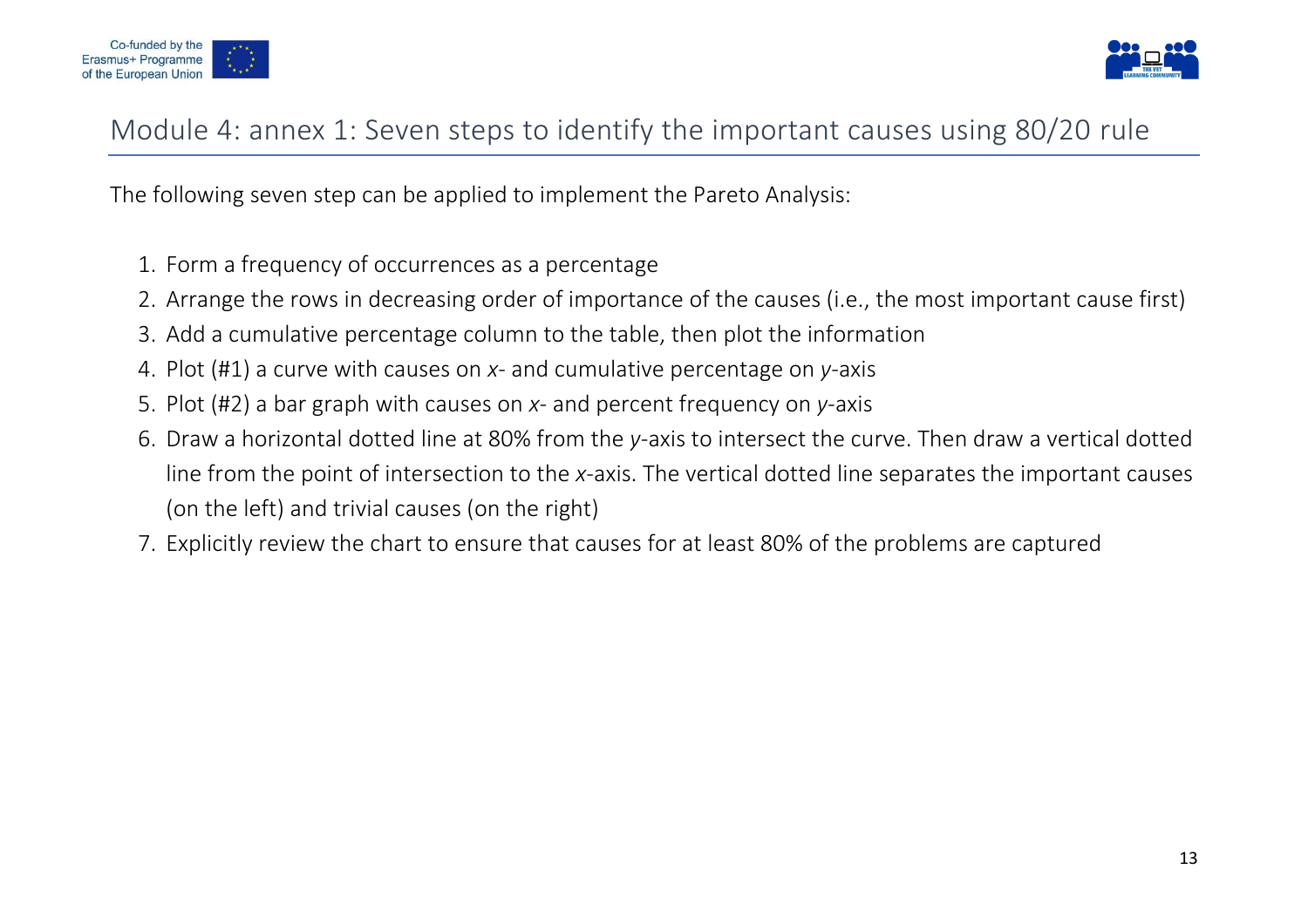



### Module 4: annex 2: Assignment for the working groups

Task for the working groups:

- 1. Study and discuss the examples of the Pareto Analysis
- 2. Carry out the following steps:
	- 1. Put all causes in your fishbone diagram in a column. (random selection)
	- 2. Discuss and estimate for each cause the contribution to the problem. The contribution is expressed in percentages. All causes must have a percentage.
	- 3. The total of all estimations (percentage) should be 100%.
	- 4. Put all causes in the following order: the highest percentage first, the second highest percentage second etc. etc.
	- 5. Make a bar-diagram and identify the 20 % of the causes that has the 80 % impact on the problem.
	- 6. Present the results at the plenary session and discuss how the methodology has been applied and its results.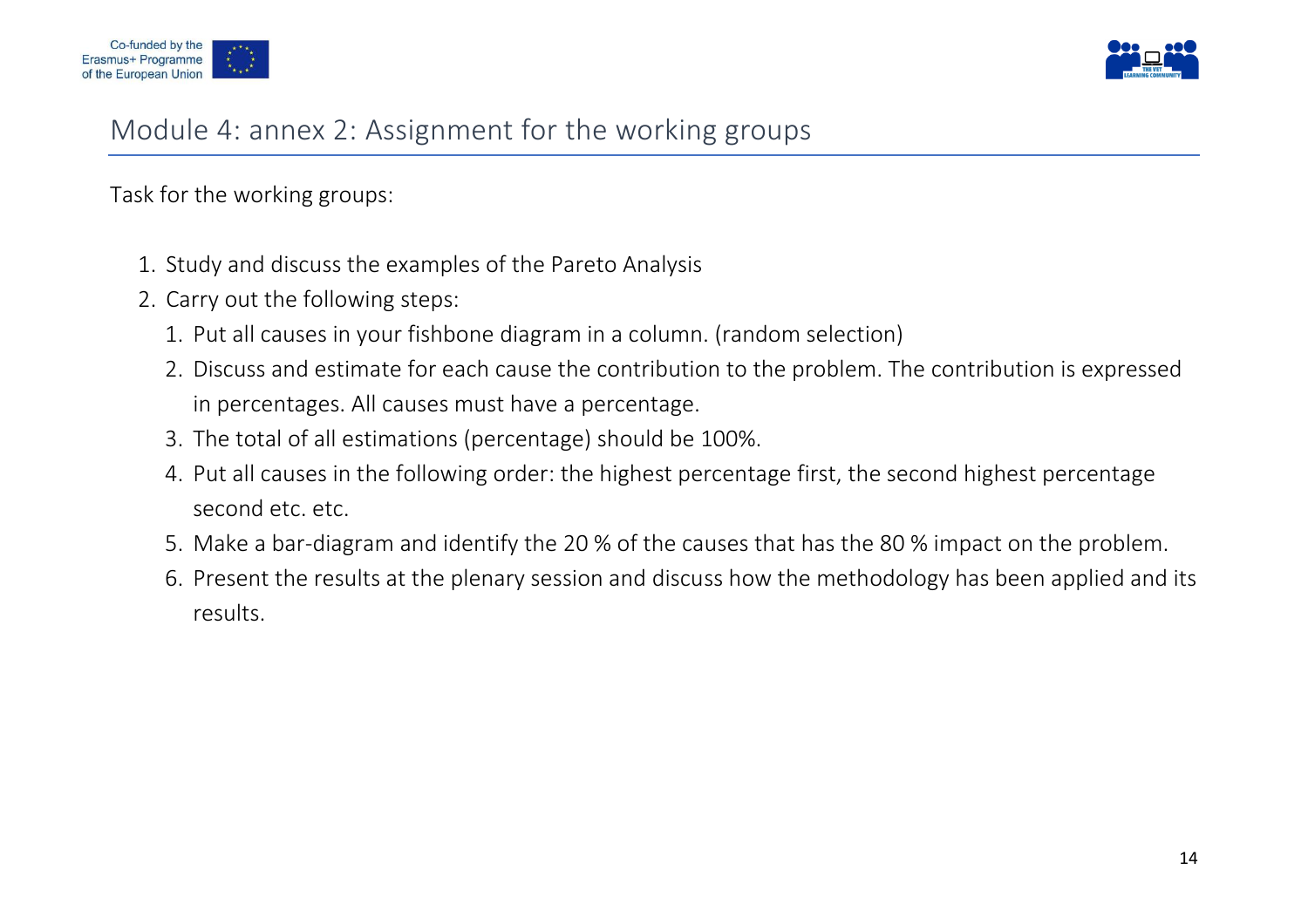



## Module 5 Understanding different Leadership Styles and impact on Quality Management

01 Management Culture

Effective leaders have a style or a combination of multiple styles that make them successful in guiding and inspiring employees. Every leader has his/her own style, but just about every leadership style falls under one of six key categories. A company is only as strong as its management team, so every business owner and executive needs to be familiar with the different leadership styles and what they have to offer. The right mixture of a competent leader using an appropriate leadership style can help a company to achieve all its business goals. Quality is a fundamental aspect of all areas of business and of business management. A number of Quality Management systems were presented as reading material for the workshop participants and the content of the workshop explored the detail of a selection of these Quality Management systems.

| Timel      | What                                                                                                                                                                                               | <b>Objectives</b><br><b>Materials</b>                                                                            |
|------------|----------------------------------------------------------------------------------------------------------------------------------------------------------------------------------------------------|------------------------------------------------------------------------------------------------------------------|
| 20 minutes | Introduction Leadership Styles                                                                                                                                                                     | PowerPoint<br>Understanding the various Leadership Styles                                                        |
| 20 minutes | Introduction Quality management systems                                                                                                                                                            | Understanding various Quality Management<br>PowerPoint<br>Systems                                                |
| 60 minutes | Workshop in small working groups (4 persons):<br>Discuss how you can Identify how quality is managed in an organisation<br>Discuss how you will identify the results of quality in an organisation | Identifying ways of managing quality<br>Annex 1<br>Leadership styles<br>Identifying outcomes of managing quality |
| 30 minutes | Plenary reporting and sharing the outcomes of the discussions                                                                                                                                      | Understanding variation of managing quality                                                                      |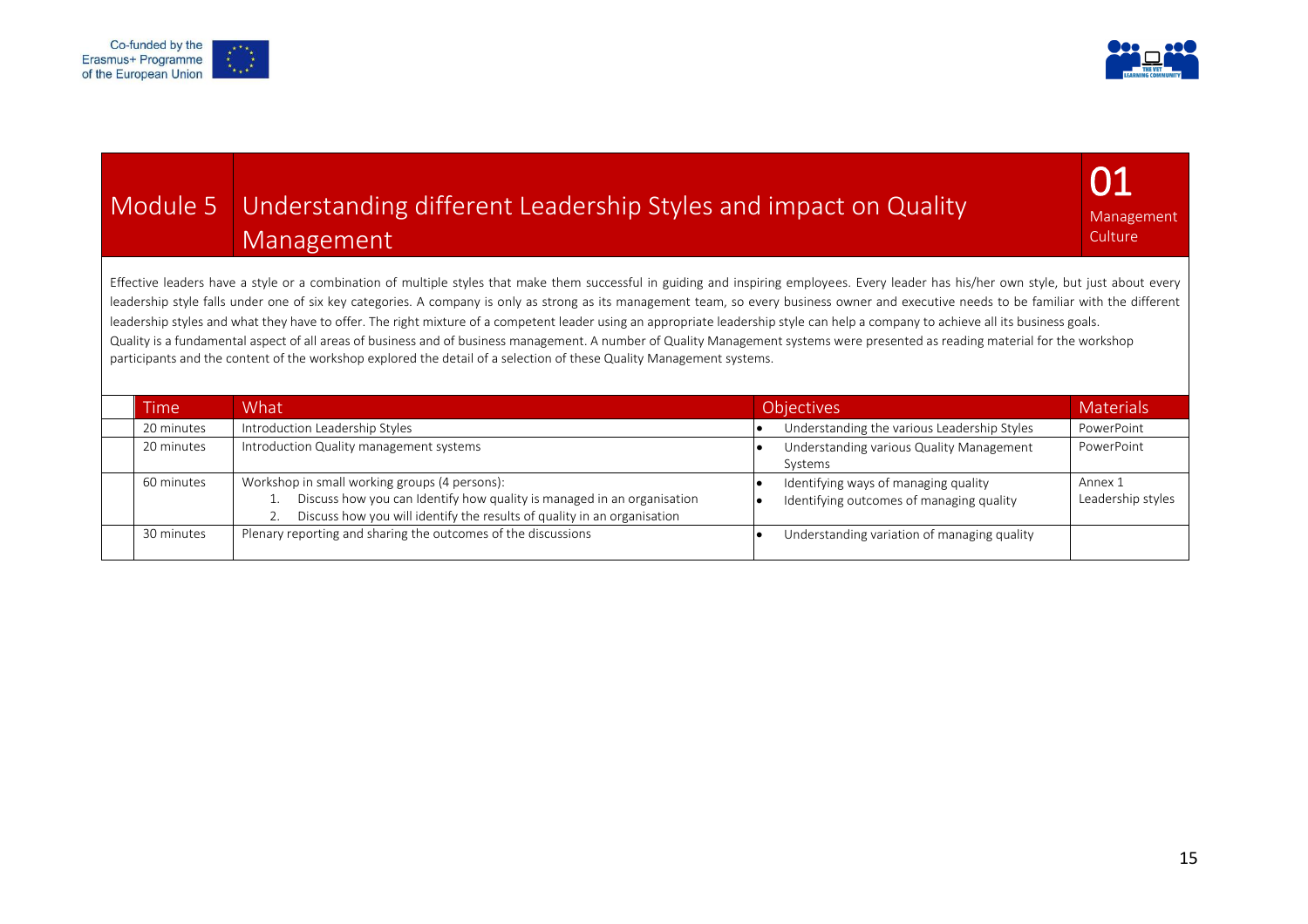



| Module 6                                                                                                                                                                                                                                                                                                                                                                                                                                                                                                                                                                                                                                                                                                                                                                                                                                                                                | Collecting, comparing and analysing data for improvement      |                                                                                                                                                                                                  | 05<br>Using data<br>and feedback<br>of improving<br><b>VET</b> |  |  |
|-----------------------------------------------------------------------------------------------------------------------------------------------------------------------------------------------------------------------------------------------------------------------------------------------------------------------------------------------------------------------------------------------------------------------------------------------------------------------------------------------------------------------------------------------------------------------------------------------------------------------------------------------------------------------------------------------------------------------------------------------------------------------------------------------------------------------------------------------------------------------------------------|---------------------------------------------------------------|--------------------------------------------------------------------------------------------------------------------------------------------------------------------------------------------------|----------------------------------------------------------------|--|--|
| Comparing approaches, way of working (processes) and achievements (performance data) with other VET providers might be useful and may give incentive for<br>improvement. Preferably organisations from the VET sector are compared with each other, but it is very possible to compare between organisations from other sectors.<br>Comparing ways of working (processes) and achievements (performance data) must be based on information and data. There different types of information / data.<br>Information / data can be subjective, objective and presented in qualitative way and/or quantitative way.<br>Subjective information is based on personal opinions, interpretations, points of view, emotions and judgment. Objective information is fact-based, measurable and<br>observable. Both types of information can be expressed in Qualitative and/or a quantitative way. |                                                               |                                                                                                                                                                                                  |                                                                |  |  |
| Time                                                                                                                                                                                                                                                                                                                                                                                                                                                                                                                                                                                                                                                                                                                                                                                                                                                                                    | What                                                          | <b>Objectives</b>                                                                                                                                                                                | <b>Materials</b>                                               |  |  |
|                                                                                                                                                                                                                                                                                                                                                                                                                                                                                                                                                                                                                                                                                                                                                                                                                                                                                         |                                                               |                                                                                                                                                                                                  |                                                                |  |  |
| 20 minutes                                                                                                                                                                                                                                                                                                                                                                                                                                                                                                                                                                                                                                                                                                                                                                                                                                                                              | Introduction                                                  | Understanding the importance of collecting<br>information for comparison<br>Understanding the difference between<br>subjective and objective information<br>Understanding the difference between | PowerPoint                                                     |  |  |
| 20 minutes                                                                                                                                                                                                                                                                                                                                                                                                                                                                                                                                                                                                                                                                                                                                                                                                                                                                              | Workshop 1: Collecting and analysing quantitative information | Qualitative and quantitative information<br>Understanding the variation of quantitative<br>information<br>Identifying topics for improvement and learning                                        | PowerPoint<br>Annex 1<br>Annex 3 (table)                       |  |  |
| 60 minutes                                                                                                                                                                                                                                                                                                                                                                                                                                                                                                                                                                                                                                                                                                                                                                                                                                                                              | Workshop 2: Collecting and analysing qualitative information  | Understanding the variation of qualitative<br>information<br>Identifying topics for improvement and learning                                                                                     | PowerPoint<br>Annex 2<br>Annex 4                               |  |  |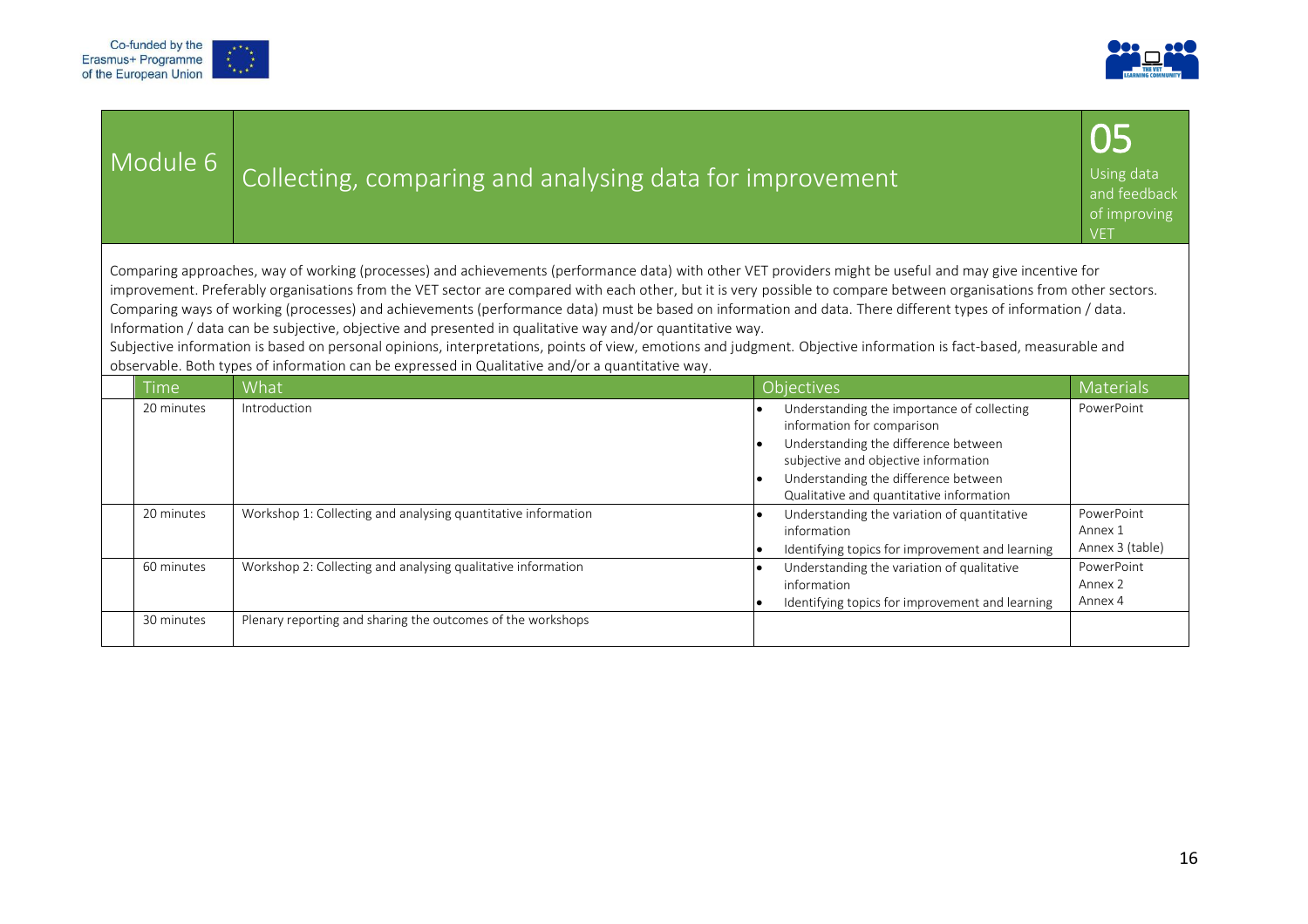



### Module 6: annex 1: Collecting and analysing quantitative information

Assignment:

- 1. Study the table (see: PDF file (annex 3)
- 2. Discuss the variation of data
- 3. Try to understand the reasons of the variation
- 4. Formulate potential issues for improvement and learning

Module 6: annex 2: Collecting and analysing qualitative information

Assignment:

- 1. Study the written information (see: PDF file (annex 4))
- 2. Discuss the variation of the approaches and descriptions
- 3. Try to understand the reasons of this variation
- 4. Formulate potential issues for improvement, learning and development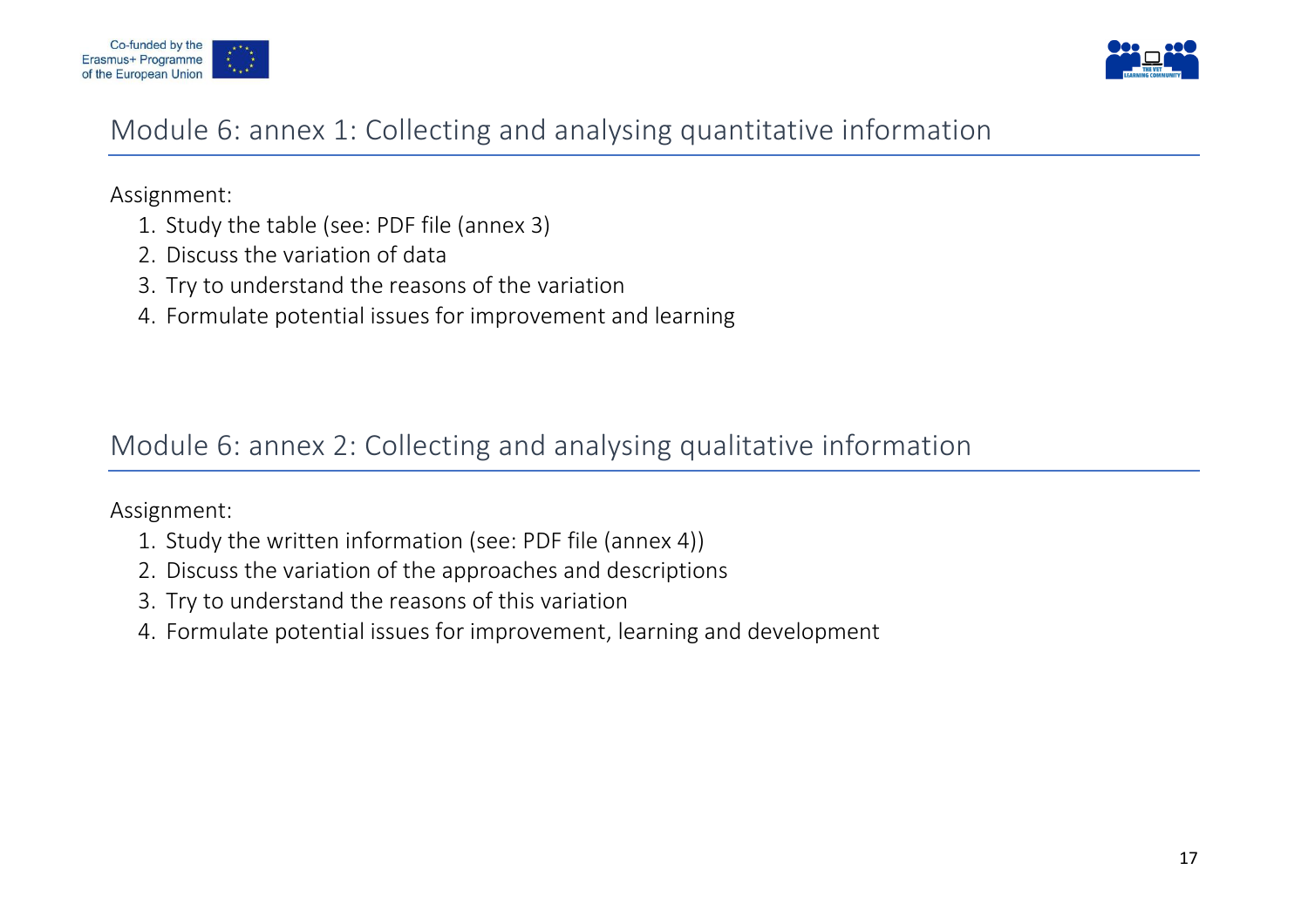



| Module 7   | Self-assessment on EQAVET framework                                                                                                                                                                                                                                                                                                                                                                                                                                                                                                                                                                                                                                                                                                                                 |                                                                                                                                        | 03<br>A Culture of Self-<br>assessment |
|------------|---------------------------------------------------------------------------------------------------------------------------------------------------------------------------------------------------------------------------------------------------------------------------------------------------------------------------------------------------------------------------------------------------------------------------------------------------------------------------------------------------------------------------------------------------------------------------------------------------------------------------------------------------------------------------------------------------------------------------------------------------------------------|----------------------------------------------------------------------------------------------------------------------------------------|----------------------------------------|
|            | The term 'self-assessment on Quality' may be used in Vocational Education and Training to refer to any procedure or activity that is designed to collect information about the performance of<br>the organization on quality. A more detailed definition is that assessment is: "the process of obtaining information that is used to make decisions about the performance on quality criteria,<br>to give feedback to the actors about the progress of quality improvement, strengths, and weaknesses and to judge instructional effectiveness  " Self-assessment can be considered as a<br>comprehensive, systematic and regular review of an organisation's activities and results referenced against a model/framework, carried out by the organisation itself. |                                                                                                                                        |                                        |
| Time       | What                                                                                                                                                                                                                                                                                                                                                                                                                                                                                                                                                                                                                                                                                                                                                                | <b>Objectives</b>                                                                                                                      | <b>Materials</b>                       |
| 20 minutes | Introduction of the EQAVET Framework                                                                                                                                                                                                                                                                                                                                                                                                                                                                                                                                                                                                                                                                                                                                | To understand the rational and the elements<br>$\bullet$<br>of the EQAVET framework                                                    | PowerPoint                             |
| 45 minutes | Workshop in small groups (4 persons): Participants will discuss and give answer on the<br>following questions.                                                                                                                                                                                                                                                                                                                                                                                                                                                                                                                                                                                                                                                      | To reflect on the performance of the VET-<br>$\bullet$<br>provider though having a culture of self-<br>assessment in their Institution | PowerPoint                             |
|            | How can managers encourage staff and other interested stakeholders to<br>1.<br>reflect continually on the quality of VET provision?                                                                                                                                                                                                                                                                                                                                                                                                                                                                                                                                                                                                                                 |                                                                                                                                        |                                        |
|            | How can I constitute my self-assessment team?<br>2.                                                                                                                                                                                                                                                                                                                                                                                                                                                                                                                                                                                                                                                                                                                 |                                                                                                                                        |                                        |
|            | Who should make part of this team?<br>3.                                                                                                                                                                                                                                                                                                                                                                                                                                                                                                                                                                                                                                                                                                                            |                                                                                                                                        |                                        |
|            | How are the outcomes of self-assessment used to make improvements?<br>4.                                                                                                                                                                                                                                                                                                                                                                                                                                                                                                                                                                                                                                                                                            |                                                                                                                                        |                                        |
|            | Workshop:                                                                                                                                                                                                                                                                                                                                                                                                                                                                                                                                                                                                                                                                                                                                                           | To identify how to improve their current way<br>$\bullet$<br>of self-assessment                                                        | PowerPoint<br>Annex                    |
|            | Workshop:                                                                                                                                                                                                                                                                                                                                                                                                                                                                                                                                                                                                                                                                                                                                                           | $\bullet$                                                                                                                              | PowerPoint                             |
|            |                                                                                                                                                                                                                                                                                                                                                                                                                                                                                                                                                                                                                                                                                                                                                                     | To reflect on the implementation of a<br>method of self-assessment                                                                     | Annex                                  |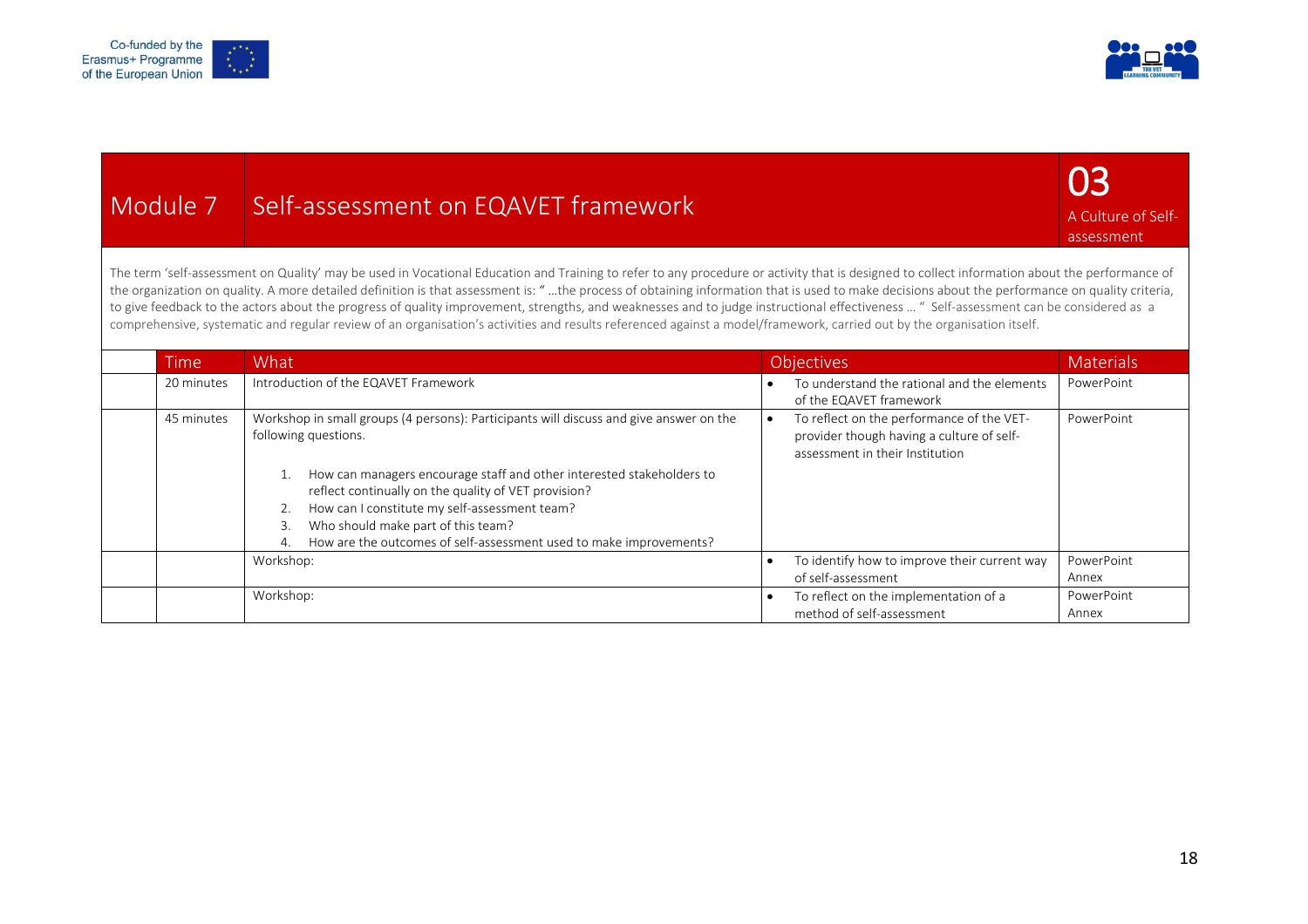



## Module 7: Annex 1: Self-Assessment Checklist based on EQAVET model

| <b>Checklist</b>                                                                                                                               | <b>YES</b> | NO | <b>Description</b><br>(i.e. How is this information gathered?) |  |  |  |  |
|------------------------------------------------------------------------------------------------------------------------------------------------|------------|----|----------------------------------------------------------------|--|--|--|--|
| Indicator 2: Investment in training of teachers and trainers                                                                                   |            |    |                                                                |  |  |  |  |
| a) Share of teachers and trainers participating in further training                                                                            |            |    |                                                                |  |  |  |  |
| b) Amount of funds invested.                                                                                                                   |            |    |                                                                |  |  |  |  |
| <b>Indicator 4: Completion rate in VET programmes</b>                                                                                          |            |    |                                                                |  |  |  |  |
| Number of successfully completed/abandoned VET students                                                                                        |            |    |                                                                |  |  |  |  |
| <b>Indicator 5: Placement rate in VET programmes</b>                                                                                           |            |    |                                                                |  |  |  |  |
| a) Destination of VET learners at designated point in time after completion of training                                                        |            |    |                                                                |  |  |  |  |
| b) Share of employed learners at designated point in time after completion of training                                                         |            |    |                                                                |  |  |  |  |
| Indicator 6: Utilization of acquired skills at the workplace                                                                                   |            |    |                                                                |  |  |  |  |
| a) Information on occupation obtained by individuals after completion of training                                                              |            |    |                                                                |  |  |  |  |
| b) Satisfaction rate of individuals and employers with acquired skills/competences                                                             |            |    |                                                                |  |  |  |  |
| <b>Indicator 8: Prevalence of vulnerable groups</b>                                                                                            |            |    |                                                                |  |  |  |  |
| a) Percentage of participants in VET classified as disadvantaged groups (in a defined<br>region or catchment area) according to age and gender |            |    |                                                                |  |  |  |  |
| b) Success rate of disadvantaged groups according to age and gender.                                                                           |            |    |                                                                |  |  |  |  |
| Indicator 9: Mechanisms to identify training needs in the labour market                                                                        |            |    |                                                                |  |  |  |  |
| Mechanisms set up to identify changing demands at different levels                                                                             |            |    |                                                                |  |  |  |  |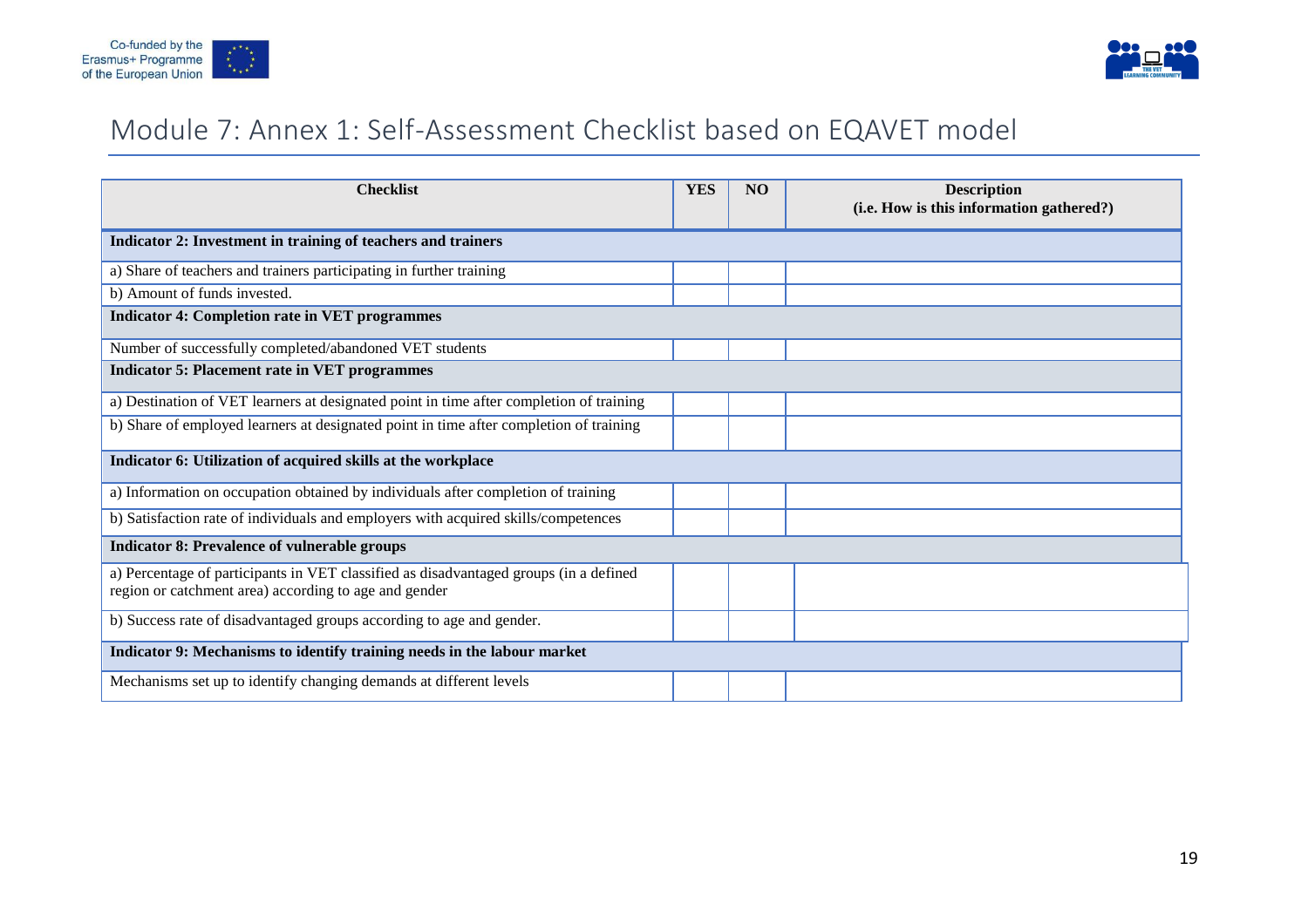



# Module 8 Self-Assessment with the EQUASS system



Self-assessment in quality can be defined as "a cyclic, comprehensive, systematic, and regular review of an organization's activities and results against a model (for example, the EQUASS model) culminating in planned improvement actions" (European Foundation for Quality Management). The notion of self-assessment has been adopted by companies throughout the world as a mechanism for guiding the development of such quality activities. This involves regular and systematic reviews of an organization's activities and performance against the criteria of the quality model culminating in planned improvement actions.

EQUASS has two types of self-evaluation.

- 1. In-depth analysis on performance by analyzing documentation that records providers approaches and outcomes and by carrying out a survey for investigating the level of implementation.
- 2. A check list, filled in by individuals of a management team in order to identify common views and varieties on performance on specific criteria.

The checklist is designed for getting a first impression on the performance of the social service providers against the EQUASS criteria for EQUASS Assurance certification. The checklist can be filled in by one person or by a small group of persons after agreeing on the answers on the statements. The results will reflect the perception of the person(s) who has / have answered the statements. This might be strongly influenced by personal experiences and views, self-fulfilling prophecy and/or socially desirable answers.

The results of the analysis can be used as:

- 1. Input for discussions in the organisation of the VET-provider.
- 2. Identifying measures for additional analysis.
- 3. Identifying measures for improvements.
- 4. Sharing views and perceptions on performance of different functions within the organisation.
- 5. Identifying priorities in clarifying and understanding elements of the EQUASS standard.
- 6. Identifying an impression of performance of the organisation / services of the VET-provider against the EQUASS standard.

|                | Time       | What                                                                                                                                                                                                                                                                                                                                                                                                                                                                                                                                                      | <b>Objectives</b>                                                                                                                              | <b>Materials</b>                                                                          |
|----------------|------------|-----------------------------------------------------------------------------------------------------------------------------------------------------------------------------------------------------------------------------------------------------------------------------------------------------------------------------------------------------------------------------------------------------------------------------------------------------------------------------------------------------------------------------------------------------------|------------------------------------------------------------------------------------------------------------------------------------------------|-------------------------------------------------------------------------------------------|
|                | 20 minutes | Introduction of the EQUASS framework: Principles, Criteria and indicators                                                                                                                                                                                                                                                                                                                                                                                                                                                                                 | To understand the rational and the elements of<br>the EQUASS Certification System                                                              | PowerPoint                                                                                |
|                | 10 minutes | Methods of Self-assessment in the EQUASS system                                                                                                                                                                                                                                                                                                                                                                                                                                                                                                           | To understand the methods of self-evaluation<br>in the EQUASS system                                                                           | PowerPoint                                                                                |
| 3              | 90 minutes | Workshop 1: Self-assessment with checklist<br>Participants of similar organisation will fill in the answers on the Checklist (Excel file).<br>(Individual exercise) After completed the questions in the checklist, individuals of same<br>organisation will compare the graphics of the 10 worksheet (Principles) and discuss the<br>variation in performance in order to understand each other choices. Based on the<br>arguments for choices, a consensus (common answer) may be identified so a common<br>result of self-evaluation can be presented. | To carry out EQUASS self-assessment with the<br>checklist<br>To interpret the graphics of the outcomes of<br>EQUASS self-evaluation instrument | PowerPoint<br>Annex 1 Instruction<br>workshop<br>Annex 2<br>Checklist self-<br>assessment |
| $\overline{4}$ | 30 minutes | Workshop: 2 identifying communalities in self-evaluation<br>Participants of will compare results of self-evaluation (outcome workshop 1) in order to<br>identify common strengths and common issues for improvement.                                                                                                                                                                                                                                                                                                                                      | To gain insights in communalities and variation<br>on VET providers performance on the EQUASS<br>criteria                                      | Annex 2<br>Checklist self-<br>assessment                                                  |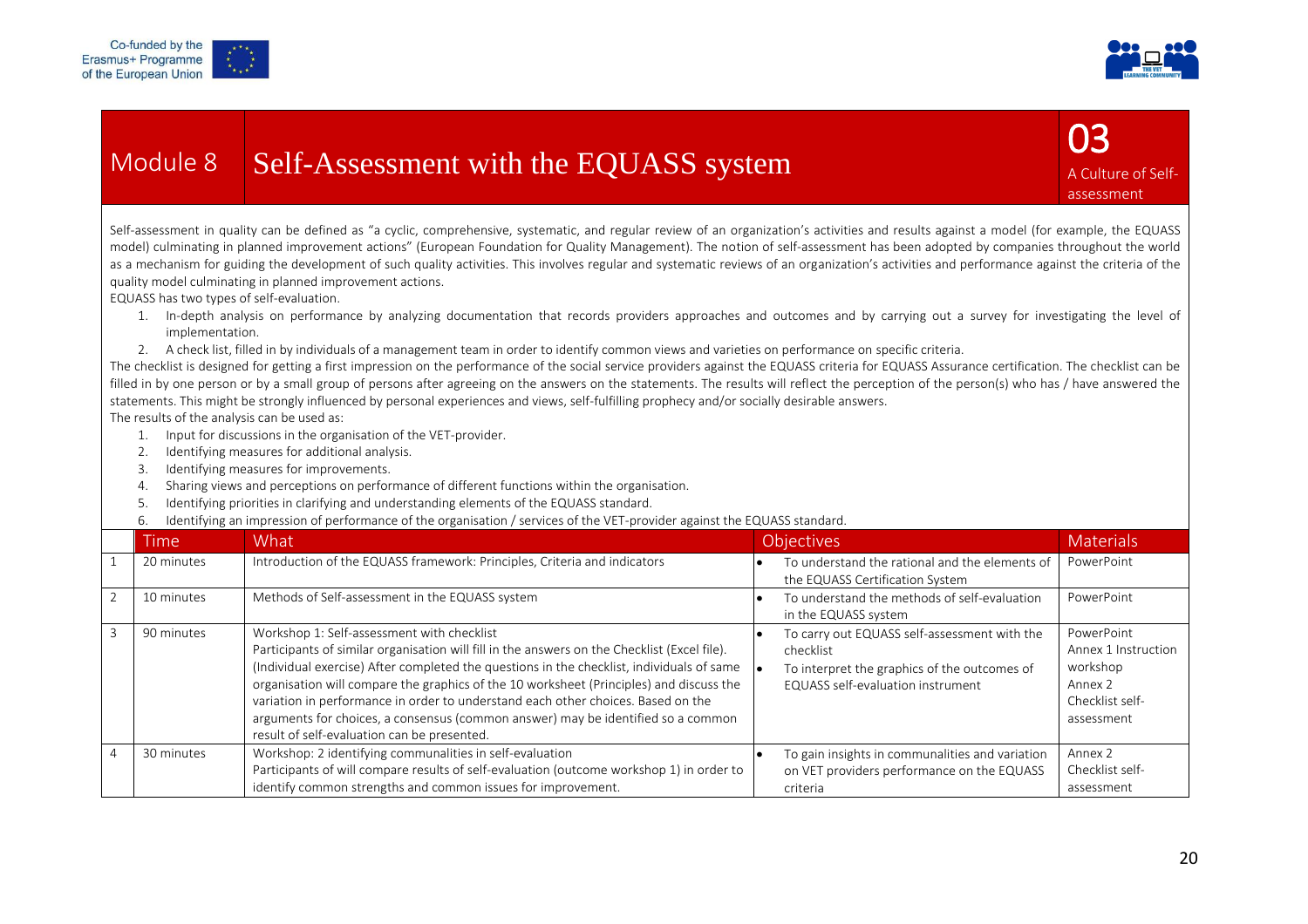



### Module 8: Annex 1: Instruction workshop Self-Assessment with the EQUASS system

### Assignment for the workshop

Duration: 30 minutes presentation 90 minutes workshop (individual exercise and discussion 30 minutes plenary session for feedback and information

Objective: *"to gain insights in communalities and variation on VET providers performance on the EQUASS criteria"*

#### Method / assignment:

- 1. Agree with your colleague about the scope of the self-assessment
- 2. Fill in the eQuass checklist (Self-evaluation tool Excel file) Individual exercise!
- 3. Compare the performance diagrams and identify communalities and difference!
- 4. Share performance and experiences with other partners of the project.
- 5. Identify specific action for improvement based on the outcomes of the self-evaluation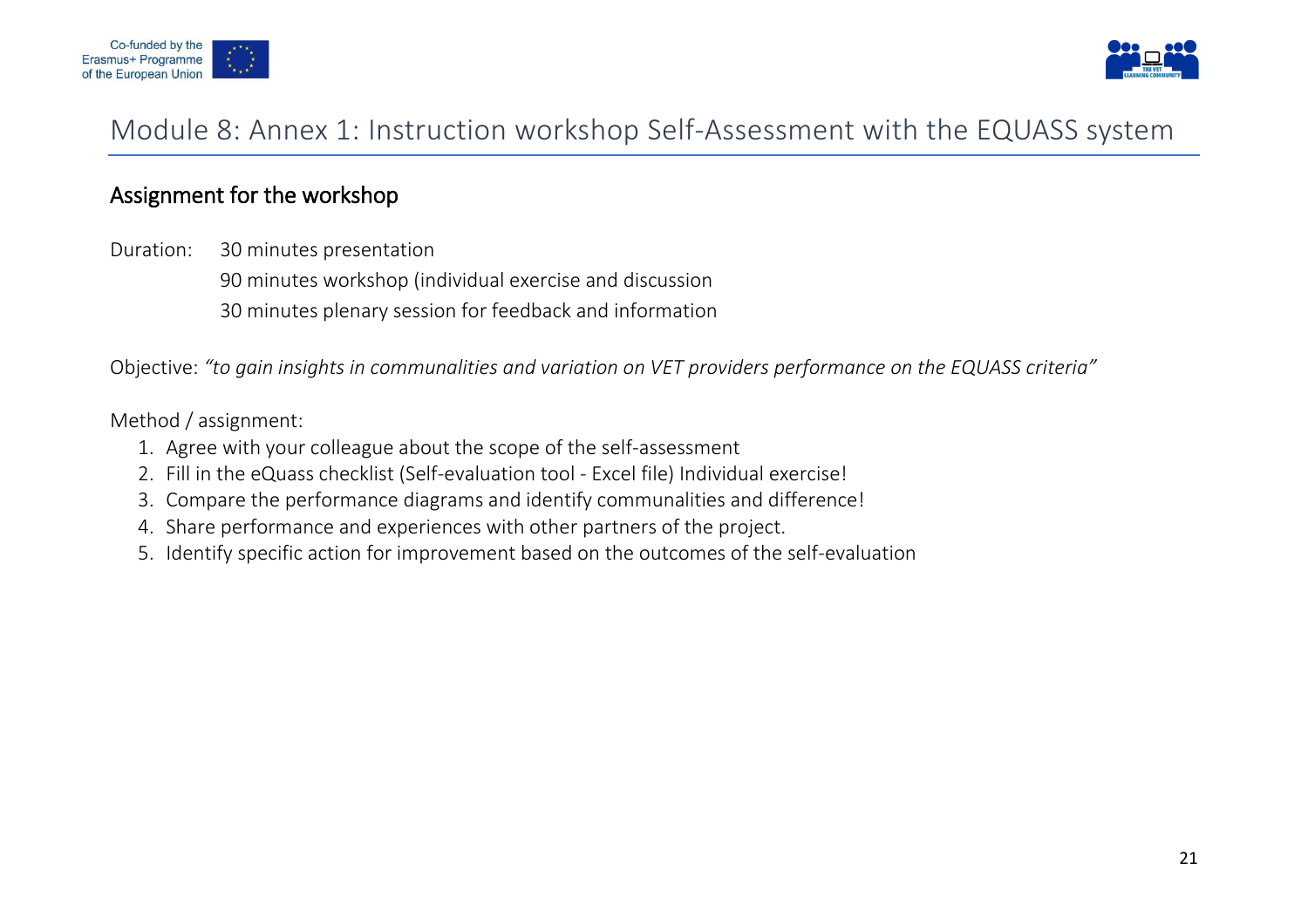



### Module 8: Annex 2: Checklist for Self-assessment with the EQUASS system

#### How to use this checklist?

This checklist is designed for getting a first impression on the performance of the social service providers against the eQuass 2018 criteria for eQuass Assurance certification. The checklist can be filled in by one person or by a small group of persons after agreeing on the answers on the statements. The results will reflect the perception of the person(s) who has / have answered the statements. This might be strongly influenced by personal experiences and views, self-fulfilling prophecy and/or socially desirable answers.

#### What to do with the results?

The results of the analysis can be used as:

- 1. Input for discussions in the organisation of the social service provider
- 2. Identifying measures for additional analysis
- 3. Identifying measures for improvements
- 4. Sharing views and perceptions on performance of different functions within the organisation
- 5. Identifying priorities in clarifying and understanding elements of the eQuass 2018 standard
- 6. Identifying an impression of performance of the organisation / services of the social service provider against the eQuass 2018 standard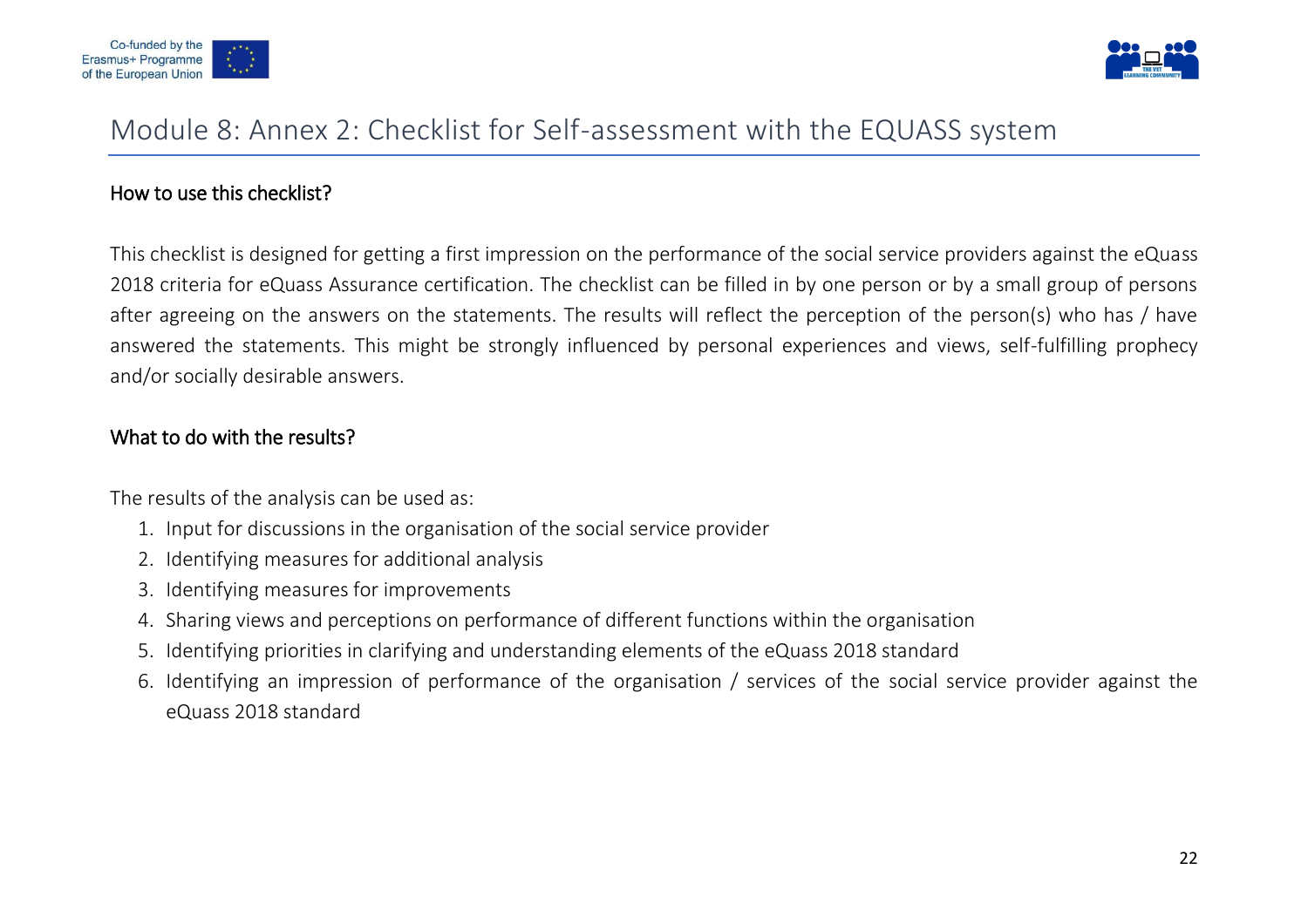



# Module 8: Annex 2: Checklist for Self-assessment with the EQUASS system

| Check points   |                                                                                                                   | <b>AGREE</b> | <b>NOT</b>   | DON'T       |
|----------------|-------------------------------------------------------------------------------------------------------------------|--------------|--------------|-------------|
|                | LEADERSHIP                                                                                                        |              | <b>AGREE</b> | <b>KNOW</b> |
| 1              | My organisation has described its mission.                                                                        |              |              |             |
| $\overline{2}$ | My organisation has described its vision on the future.                                                           |              |              |             |
| 3              | My organisation has described its core values.                                                                    |              |              |             |
| $\overline{4}$ | Our employees are aware of our mission, vision and values.                                                        |              |              |             |
| 5              | We have a strong quality culture.                                                                                 |              |              |             |
| 6              | Management is promoting quality a culture of quality.                                                             |              |              |             |
| 7              | My organisation has described its quality policy.                                                                 |              |              |             |
| 8              | The quality has clear quality goals                                                                               |              |              |             |
| 9              | Our employees are aware of the quality policy.                                                                    |              |              |             |
| 10             | Innovation is a topic high on the agenda of our organisation.                                                     |              |              |             |
| 11             | Our employees are allowed to make mistakes as long as they learn from their mistakes.                             |              |              |             |
| 12             | We have a system of planning our activities for the upcoming year                                                 |              |              |             |
| 13             | We evaluate the achievements of our plans.                                                                        |              |              |             |
| 14             | My organisation actively promotes inclusion of service users into the society.                                    |              |              |             |
| 15             | We have specific measures for preventing a polluted and damaged environment.                                      |              |              |             |
| STAFF          |                                                                                                                   |              |              |             |
| 16             | We have a clear written policy and procedures how to recruit and to select employees.                             |              |              |             |
| 17             | My organisation meets all national legislative requirements for delivering services.                              |              |              |             |
| 18             | We have a training program for all employees that supports them to develop their knowledge and their competences. |              |              |             |
| 19             | Every employee has a description of his / her tasks and responsibilities                                          |              |              |             |
| 20             | All employees review their performance once a year                                                                |              |              |             |
| 21             | Employees have the opportunity to give feedback.                                                                  |              |              |             |
| 22             | We belief that feedback of employees is a valuable input for improvements.                                        |              |              |             |
| 23             | Most of the employees are motivated in their job.                                                                 |              |              |             |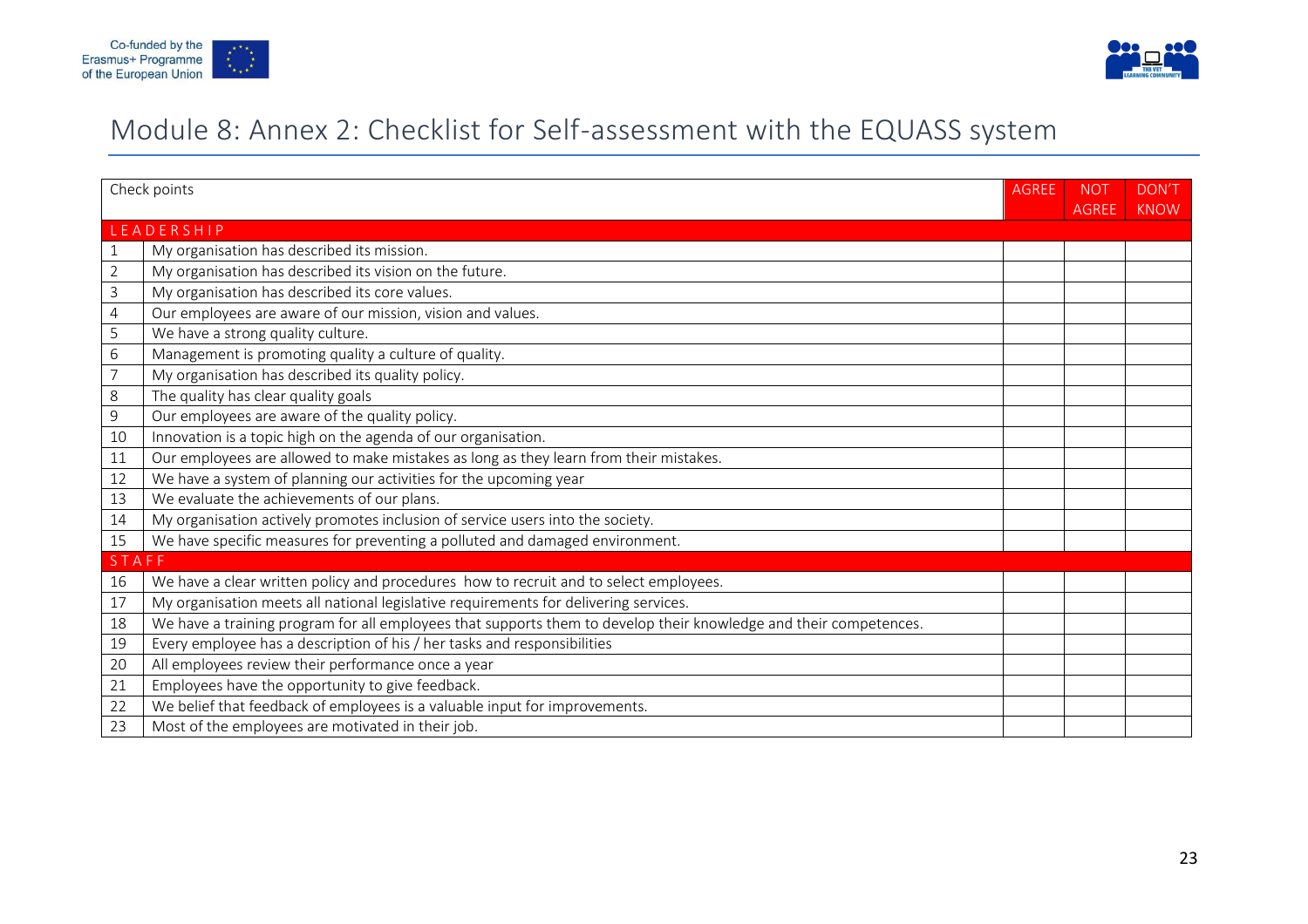



|               | <b>RIGHTS</b>                                                                                                        |  |  |
|---------------|----------------------------------------------------------------------------------------------------------------------|--|--|
| 24            | Employees are aware on the rights of our service users.                                                              |  |  |
| 25            | We explain service users about their rights.                                                                         |  |  |
| 26            | Most of the service users are aware of their rights.                                                                 |  |  |
| 27            | Service users can freely pursue their choices.                                                                       |  |  |
| 28            | We review our efforts in explaining rights to service users.                                                         |  |  |
| 29            | My organisation has a formal system to collect and manage complaints                                                 |  |  |
| 30            | In my organisation, it is easy to express complaints.                                                                |  |  |
| 31            | All the complaints are addressed properly.                                                                           |  |  |
| <b>ETHICS</b> |                                                                                                                      |  |  |
| 32            | My organisation has a policy on ethical behaviour for employees.                                                     |  |  |
| 33            | We have strict guidelines and procedures for ethical behaviour for employees to assure the dignity of service users. |  |  |
| 34            | We facilitate external support for service users.                                                                    |  |  |
| 35            | We do not select service users based on age, religion and/or sexual preferences.                                     |  |  |
| 36            | My organisation has a written health and safety plan.                                                                |  |  |
| 37            | Most of the employees and service users are aware of this health and safety plan.                                    |  |  |
| 38            | We have strict rules and regulations for preventing physical, mental and financial abuse of service users.           |  |  |
| 39            | Our ethical way of working is frequently reviewed by all of us.                                                      |  |  |
|               | PARTNERSHIP                                                                                                          |  |  |
| 40            | My organisation is cooperating with many public and private organisation in the society                              |  |  |
| 41            | The partnership helps us to include service users into the society.                                                  |  |  |
| 42            | All partnerships are beneficial for our service users.                                                               |  |  |
|               | PARTICIPATION                                                                                                        |  |  |
| 43            | Service users can freely express their needs, opinions and views.                                                    |  |  |
| 44            | Service users are involved in the planning of services.                                                              |  |  |
| 45            | Service users are involved in the delivery of services.                                                              |  |  |
| 46            | Service users are involved in the evaluation of services.                                                            |  |  |
| 47            | We review our way of involving service users in the services once a year.                                            |  |  |
| 48            | Feedback of service users often leads to changes and improvements.                                                   |  |  |
| 49            | Our services contribute to empowerment of services users.                                                            |  |  |
| 50            | We are aware of the conditions of the environment to support the empowerment of service users.                       |  |  |
| 51            | We have tangible information that service users increased their empowerment due to our services.                     |  |  |
| 52            | Our employees have the competences to create an empowering environment for our service users.                        |  |  |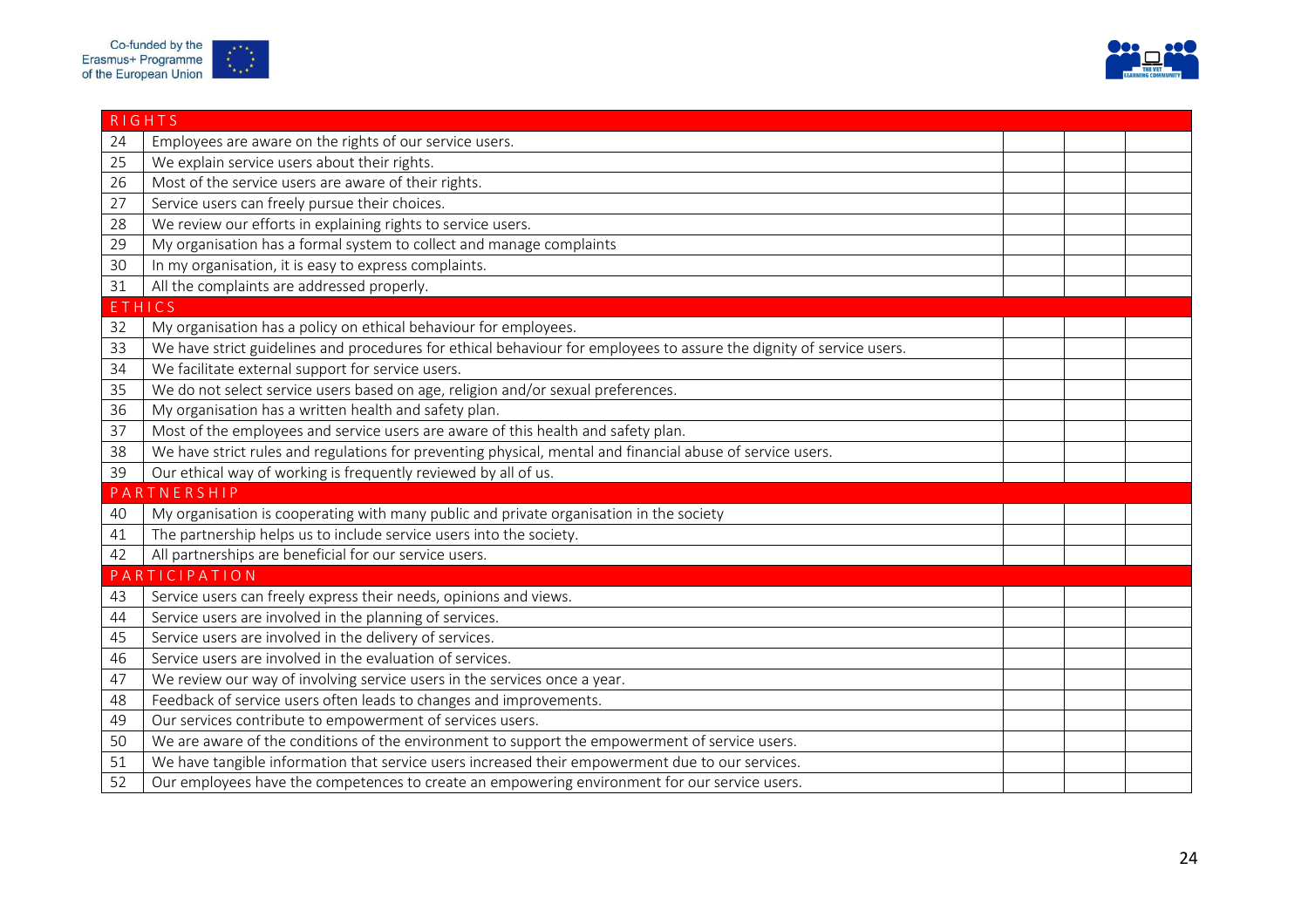

|    | PERSON CENTERED APPROACH                                                                                          |  |  |
|----|-------------------------------------------------------------------------------------------------------------------|--|--|
| 53 | My organisation has a system of assessing needs of service users.                                                 |  |  |
| 54 | All services user have an individual needs assessment prior to receiving the services.                            |  |  |
| 55 | Our services are based on the result of the individual needs assessment.                                          |  |  |
| 56 | Our services are aiming for improving quality of life of the service users.                                       |  |  |
| 57 | My organisation has described the understanding of quality of life of it service users.                           |  |  |
| 58 | Employees are aware of our quality of life approach.                                                              |  |  |
| 59 | We have tangible information that show that service uses have improved their quality of life due to our services. |  |  |
| 60 | Every service users has an individual plan based on the needs assessment.                                         |  |  |
| 61 | We review the individual plan frequently.                                                                         |  |  |
| 62 | The individual plan is updated and adjusted if needed.                                                            |  |  |
| 63 | We involve service users in the design of the individual plan.                                                    |  |  |
| 64 | We involve service users in the evaluation of the individual plan.                                                |  |  |
| 65 | We involve service users in the changes of the individual plan.                                                   |  |  |
| 66 | We involve family and friends in the planning of our services                                                     |  |  |
| 67 | We involve family and friends in the delivery of our services                                                     |  |  |
| 68 | We involve family and friends in the evaluation of our services                                                   |  |  |
|    | COMPREHENSIVENESS                                                                                                 |  |  |
| 69 | My organisation assures a continuum of services to our service users.                                             |  |  |
| 70 | We have tangible information that this continuum is delivered.                                                    |  |  |
| 71 | We take all aspects of life into account in our assessment.                                                       |  |  |
| 72 | My organisation has clearly described the key activities of its services.                                         |  |  |
| 73 | Key activities of services are reviewed on regular basis.                                                         |  |  |
| 74 | Services are delivered in a community-based-setting                                                               |  |  |
| 75 | Services and activities are coordinated                                                                           |  |  |
| 76 | Services are delivered in a multi-disciplinary way.                                                               |  |  |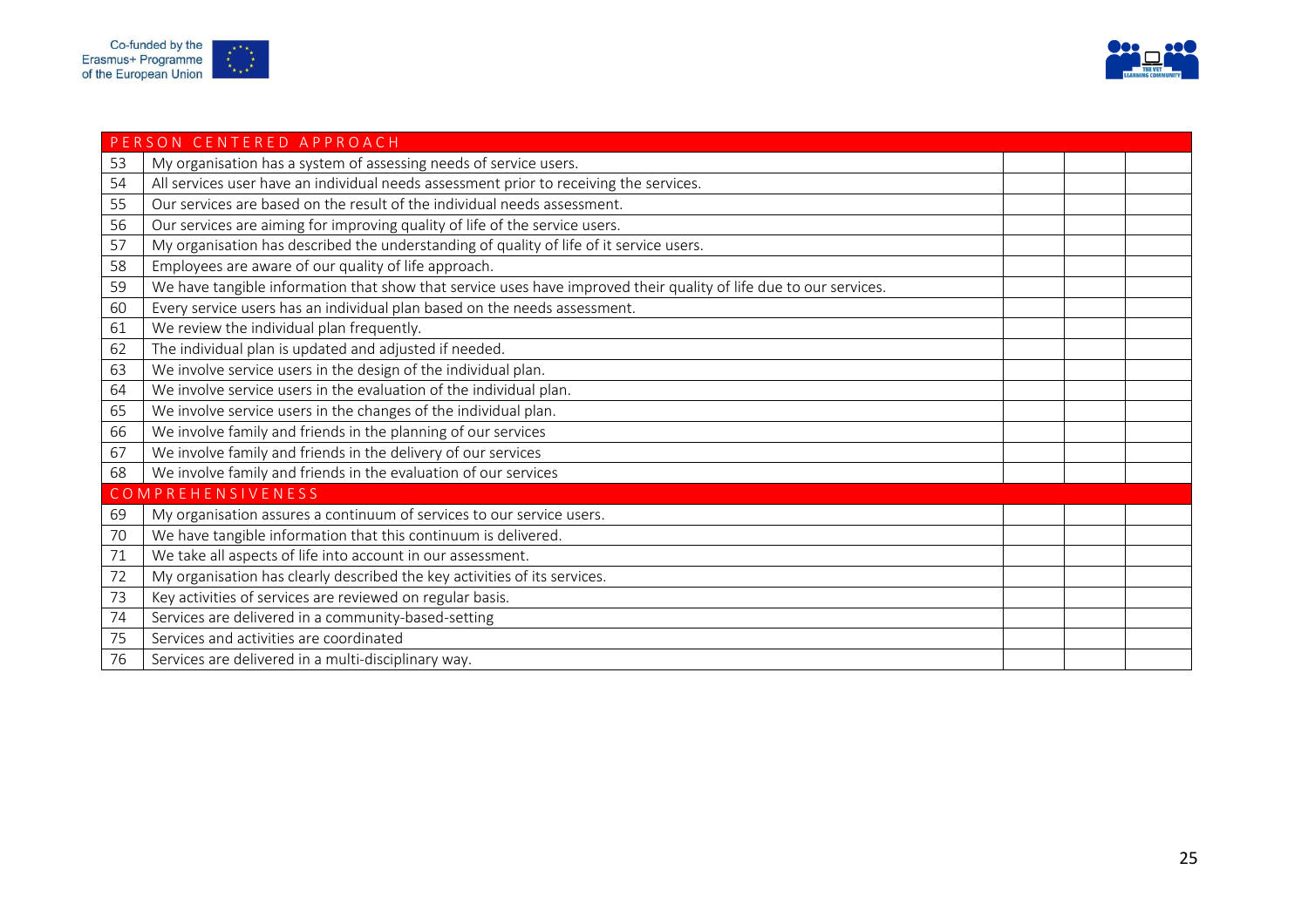

|     | RESULT ORIENTATION                                                                                               |  |  |  |  |
|-----|------------------------------------------------------------------------------------------------------------------|--|--|--|--|
| 77  | My organisation has clear service results. (Outcomes of services)                                                |  |  |  |  |
| 78  | My organisation has clear business results. (Financial and non-financial results)                                |  |  |  |  |
| 79  | The results of the organisation are validated by an independent external body (accountancy control).             |  |  |  |  |
| 80  | We have tangible information that our services benefit our service users.                                        |  |  |  |  |
| 81  | We improve out services based on outcomes of evaluation of results.                                              |  |  |  |  |
| 82  | We have tangible information about the satisfaction of our service users.                                        |  |  |  |  |
| 83  | We have tangible information about the satisfaction of our funders.                                              |  |  |  |  |
| 84  | We have tangible information about the satisfaction of other key stakeholders                                    |  |  |  |  |
| 85  | We have collected feedback of our funders about understanding our achievements.                                  |  |  |  |  |
| 86  | We have collected feedback of our service users about understanding our achievements.                            |  |  |  |  |
| 87  | We inform our stakeholders about the performance (efforts and achievements) of our organisation in various ways. |  |  |  |  |
|     | CONTINUOUS IMRPOVEMENT                                                                                           |  |  |  |  |
| 88  | We have a clear and common method of improving our services.                                                     |  |  |  |  |
| 89  | We have tangible information of improving our services.                                                          |  |  |  |  |
| 90  | Future needs of stakeholders are taking into account in the development of new services                          |  |  |  |  |
| 91  | Future needs of stakeholders are taking into account in the improvement of the services.                         |  |  |  |  |
| 92  | We use information on future needs of service users for improving our services.                                  |  |  |  |  |
| 93  | We use information on future needs of service users for the development of new services.                         |  |  |  |  |
| 94  | We compare our systems with other organisations.                                                                 |  |  |  |  |
| 95  | We compare our methodologies with other social service providers.                                                |  |  |  |  |
| 96  | We compare our ways of delivering services with other social service providers in the sector.                    |  |  |  |  |
| 97  | We compare our business results with other organisations.                                                        |  |  |  |  |
| 98  | We compare our service results with other social service providers.                                              |  |  |  |  |
| 99  | We change our ways of delivering services after comparing them with other service providers.                     |  |  |  |  |
| 100 | We improve our methods based on comparing them with methods of other service providers.                          |  |  |  |  |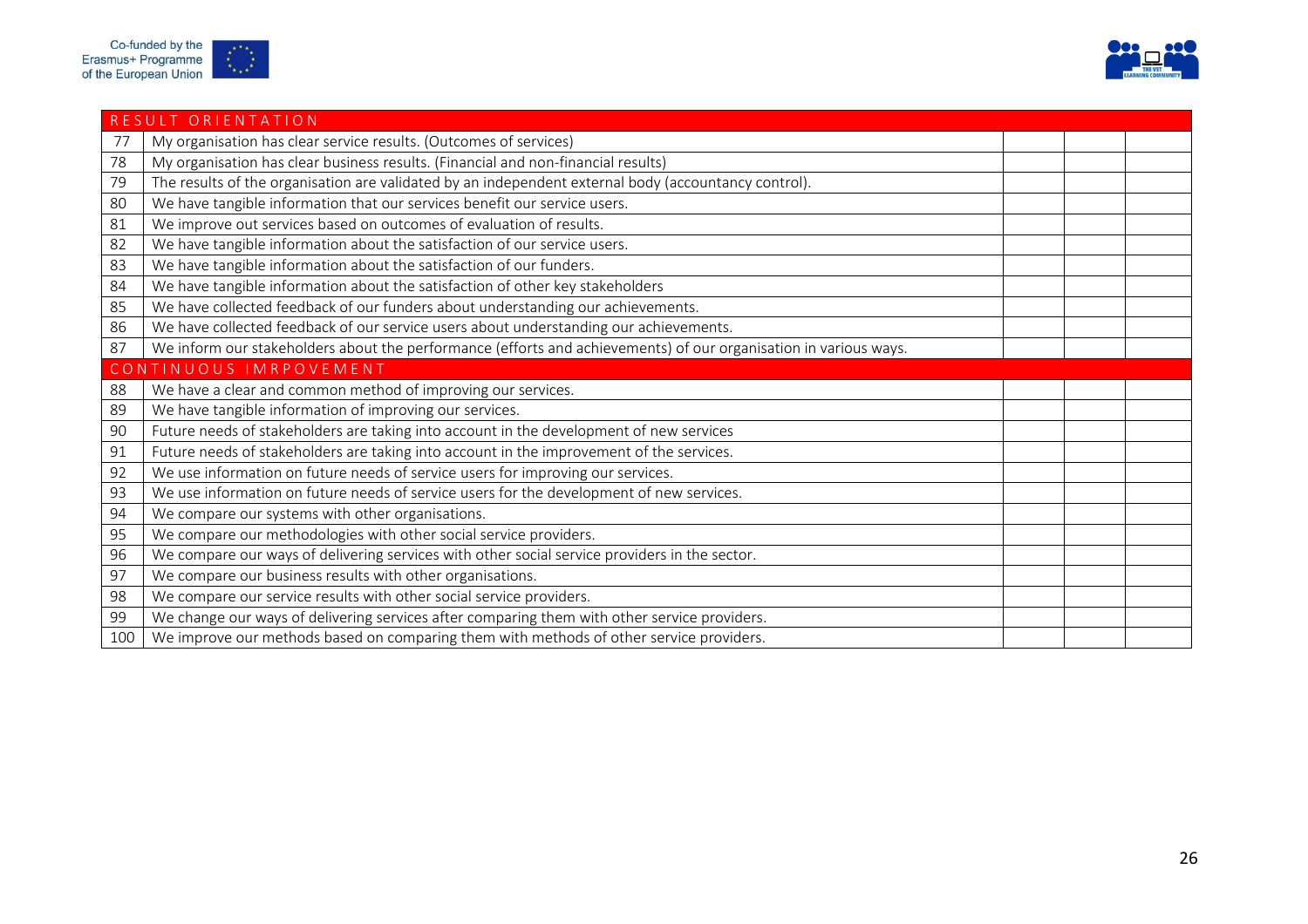



|  |  | Module 9   Involving staff in Continuous Improvement |
|--|--|------------------------------------------------------|
|--|--|------------------------------------------------------|



It may not always be easy to find time to talk about bottlenecks in organisations and how to solve them. With the support of an improvement board, you can make bottlenecks and opportunities for improvement visible for a team. Each member of the team can write down what he / she has identified as a problem / challenge during the daily work. The other members of the team can contribute to the solution by writing a proposal for resolution on the board. These proposals for resolution are discussed on weekly basis and will be tried out by one of the members of the team. The result of the improvement activity is also part of this discussion. So, all members are also involved in the evaluation of the improvement result. Thus, joint problems are solved and everyone takes responsibility for identifying bottlenecks and resolutions. Identifying and expressing problems in daily work is an important part of this methodology. By doing this, all employees know what's going on and everyone can think and contribute to a solution. By writing the bottlenecks on the improvement board on daily basis, these challenges are kept small and will remain visible until the bottleneck is resolved. It is useful to place this improvement board in a central place in the department. This will make it easier to share the bottlenecks, to discuss the causes, to identify and define ideas for improvement. By doing so, the methodology of improvement will a part of the daily work of every employee.

|   | <b>Time</b> | What                                                                                                                                                                                 | Objectives                                                                                                                                   | Materials             |
|---|-------------|--------------------------------------------------------------------------------------------------------------------------------------------------------------------------------------|----------------------------------------------------------------------------------------------------------------------------------------------|-----------------------|
|   | 10 minutes  | Introduction of the topic 'Staff-involvement Continuous improvement'                                                                                                                 | Understanding the importance of involving staff in<br>Continuous improvement<br>Understanding the key elements of sustainable<br>improvement | PowerPoint            |
| 2 | 45 minutes  | Assignment 1:<br>Selecting one of the problems<br>Discussing how this problem should be solved<br>Describing and visualising ways of working<br>3.                                   | Analysing and visualising improvement process                                                                                                | PowerPoint<br>Annex 1 |
| 3 | 30 minutes  | Plenary session:<br>Sharing experiences and visualisation of ways of working<br>Analysing ways of working                                                                            | Sharing experiences and variation of visualisation of<br>improvement process<br>Becoming aware of cyclic thinking                            |                       |
| 4 | 45 minutes  | Introduction of the method of Improvement Board/<br>Ways of working with the Improvement board<br>Explaining the cyclic processes (PDCA) in the methodology of the Improvement board | Understanding the method of continuous<br>improvement<br>Understanding the importance of a cyclic process in<br>improvement                  | PowerPoint            |
| 5 | 30 minutes  | Assignment 2:<br>Improving outcome of Assignment 1 (practicing the PCDA-cycle)                                                                                                       | Improving and visualisation of the improvement<br>process<br>Implementation of step 4<br>і е                                                 | Annex 2               |
| 6 | 30 minutes  | Plenary session:<br>Sharing experiences and visualisation of ways of working                                                                                                         | Sharing experiences and becoming aware of<br>implementation of the PCDA cycle                                                                |                       |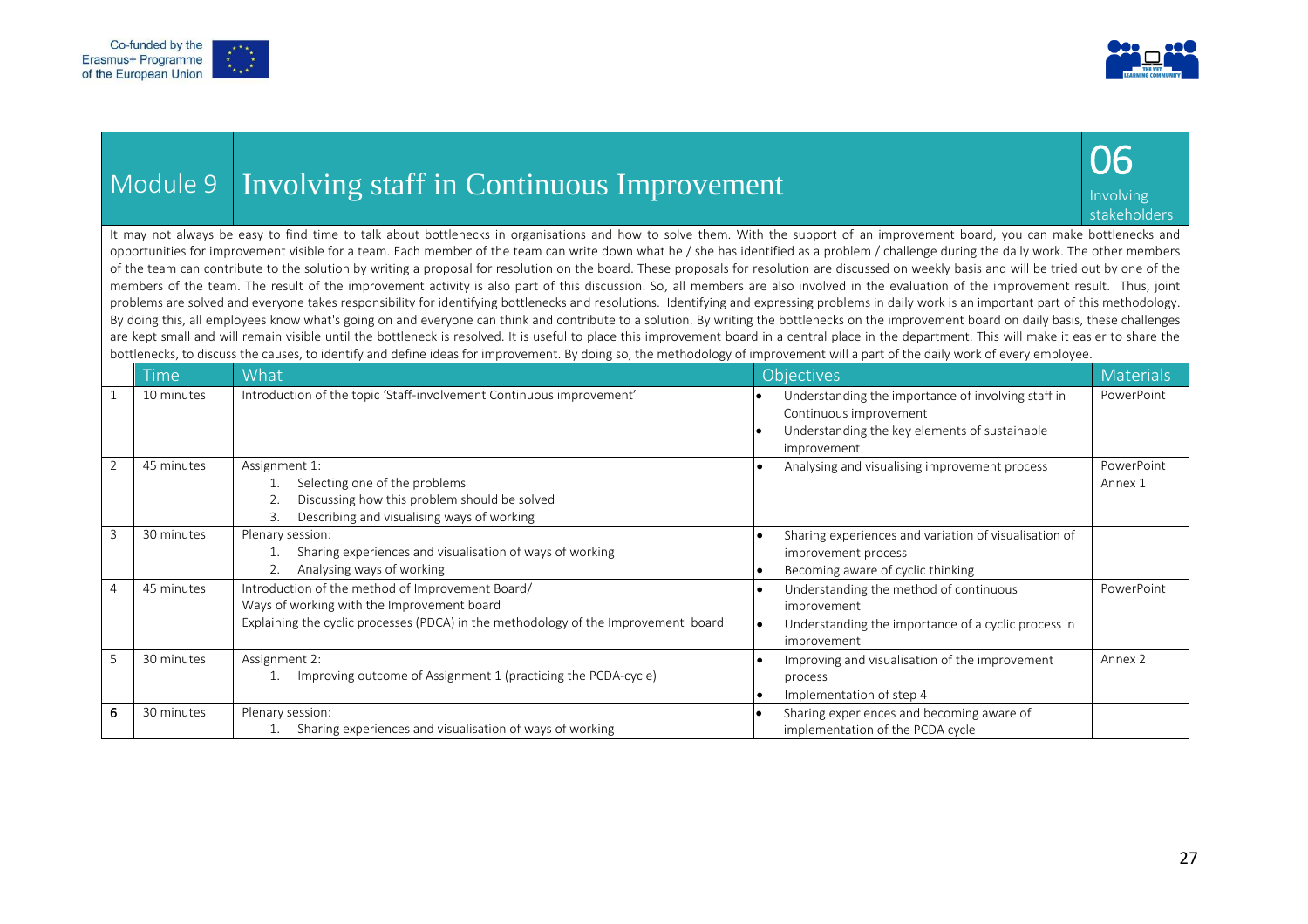



### Module 9: Annex 1: Assignment for improvement

Assignment:

Working group (max 6 persons):

- 1. Select one of the problems below.
- 2. Discuss how to solve the problem.
- 3. Describe and visualize the process of solving the problem
- Problem 1: "The majority of staff of the school is not respecting the procedures that have been set up by the Quality Management System"

Problem 2: "More than 25 % of the student do not show up at the lessons"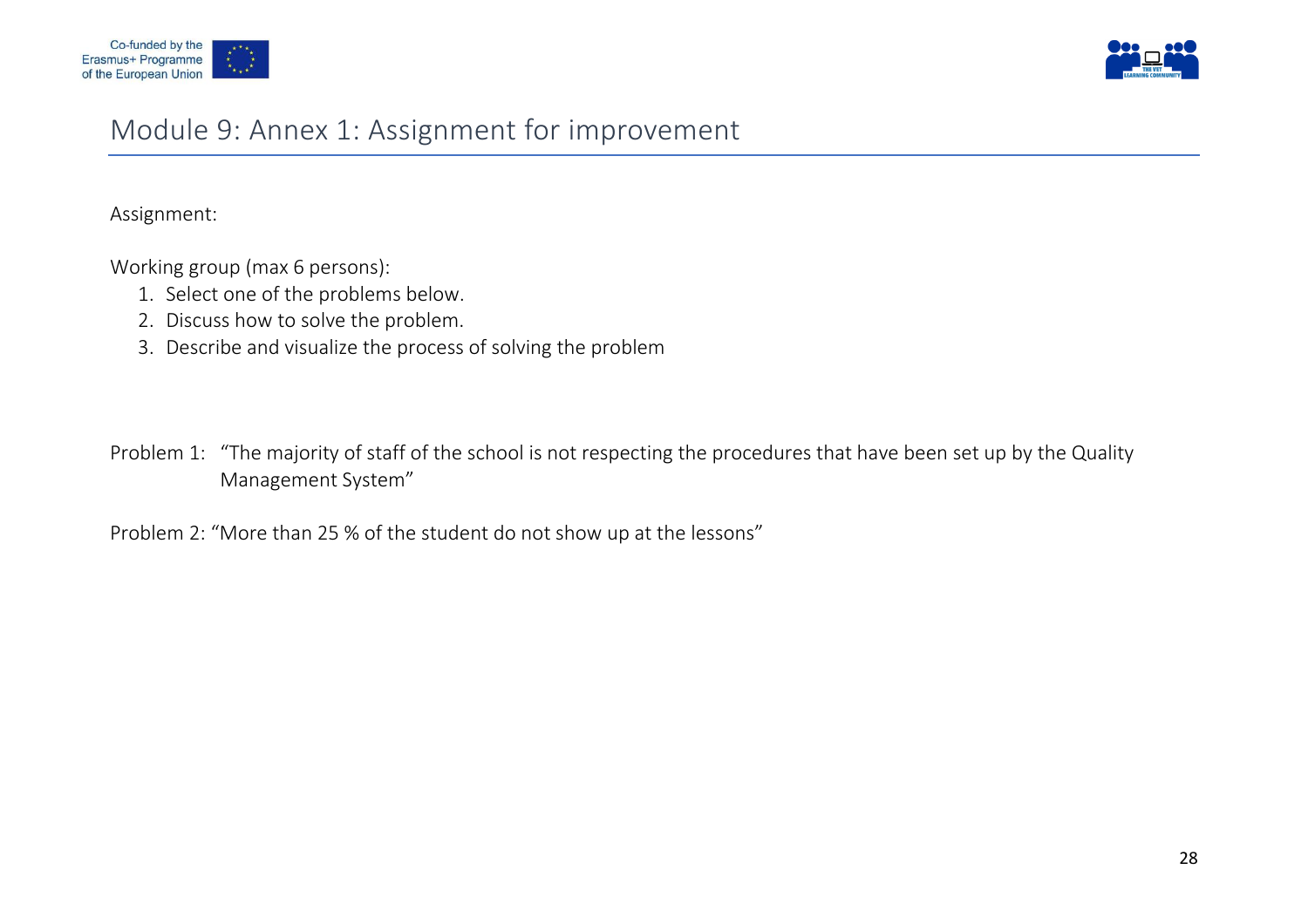



### Module 10 Understanding the EQAVET framework

European Quality Assurance in Vocational Education and training (EQAVEt) forms part of the 'recommendation of the European Parliament and of the council on the Establishment of a European Quality Assurance reference Framework for Vocational Education and training' published in 2009. This document formalized the agreed European standards and then asked the EU Member states to implement the recommendation at national level.

The Framework is not prescriptive, it provides common principles, quality criteria, indicative descriptors and indicators which may help in assessing and improving the provision of VET

The framework consists of a Quality Assurance and improvement cycle (planning, implementation, evaluation/ assessment and review/revision) based on a selection of indicators applicable to quality management at both VET-system and VET-provider levels.

| <b>Time</b> | What                                                                                     | <b>Objectives</b>                                                                                                                                                              | <b>Materials</b>      |
|-------------|------------------------------------------------------------------------------------------|--------------------------------------------------------------------------------------------------------------------------------------------------------------------------------|-----------------------|
| 60 miniutes | Introduction<br>The EQAVET framework<br>Implementing The EQAVET framework                | Being aware of the EQAVET framework<br>and its key characteristics                                                                                                             | PowwrPoint            |
| 45 minutes  | Workshop: Creation of personalized key performance indicators                            | Reviewing current Quality Assurance<br>system<br>Identifying the importance of having a QA<br>-vstem<br>Identifying key performance indicators for<br><b>Quality Assurance</b> | PowerPoint<br>Annex 1 |
| 30 minutes  | Conclusions and practical suggestions to take on board for the improvement<br>initiative |                                                                                                                                                                                |                       |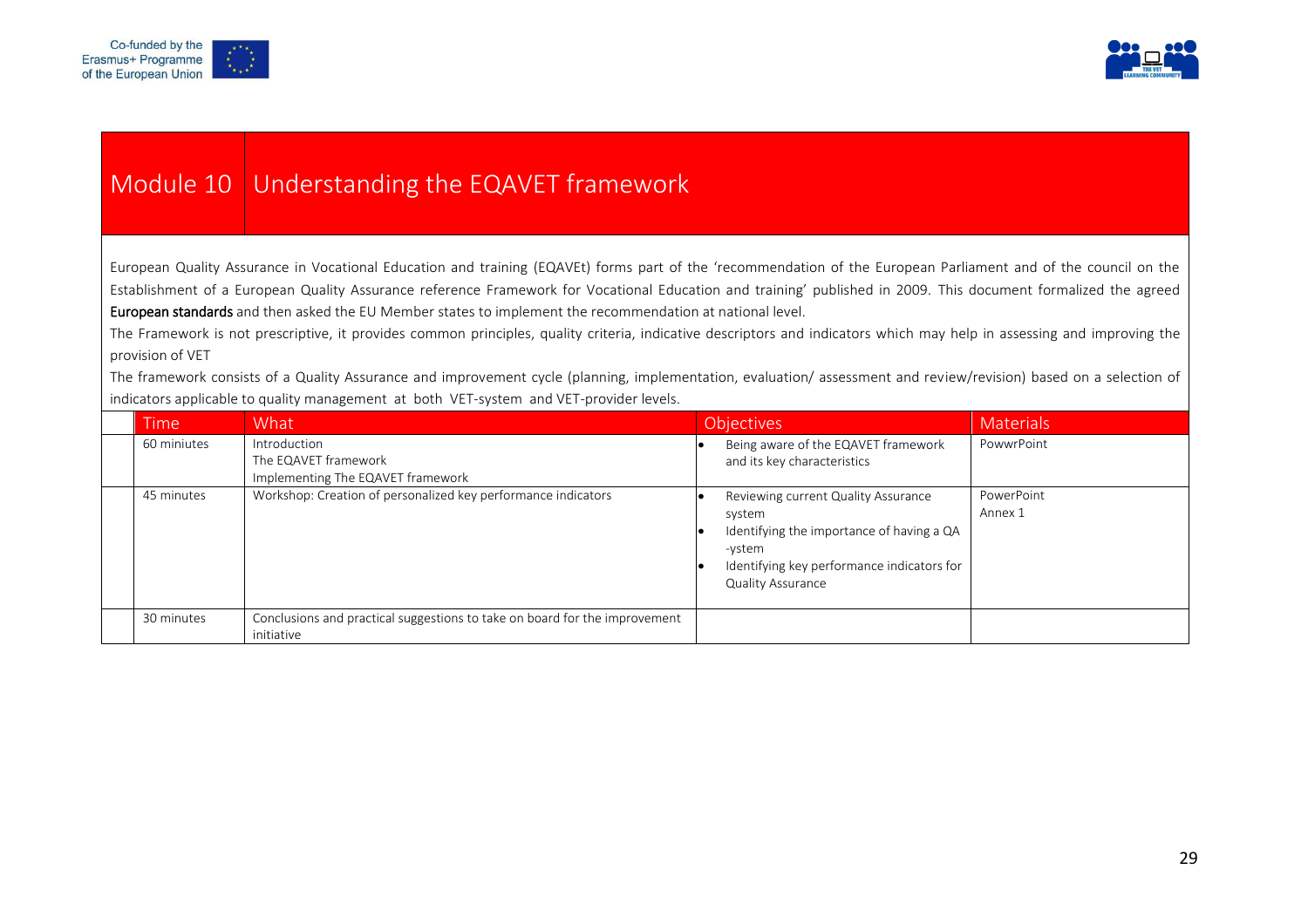



# Module 10: Annex 1: Gathering and adapting the Key Indicators

### Assignment 1:

### Gathering and adapting the Key Indicators

1. Given the simplified chart below, please describe how you would complete the following chart in your Institution – Individually

| no.            | <b>Quality indicator</b>                           | <b>Process for</b><br>gathering data | Person/dept.<br>responsible | Evidence<br>produced for<br><i>indicator</i> | Where can this<br>indicator be found | Work which needs to be<br>done to implement this<br>indicator |
|----------------|----------------------------------------------------|--------------------------------------|-----------------------------|----------------------------------------------|--------------------------------------|---------------------------------------------------------------|
| $\overline{4}$ | Completion rate in VEt<br>programmes               |                                      |                             |                                              |                                      |                                                               |
| 5              | Placement rate in VEt<br>programmes                |                                      |                             |                                              |                                      |                                                               |
| l 61           | Utilisation of acquired<br>skills at the workplace |                                      |                             |                                              |                                      |                                                               |

2. Would you suggest any more Indicators do adapt the model to your Institutions reality? – 3 Groups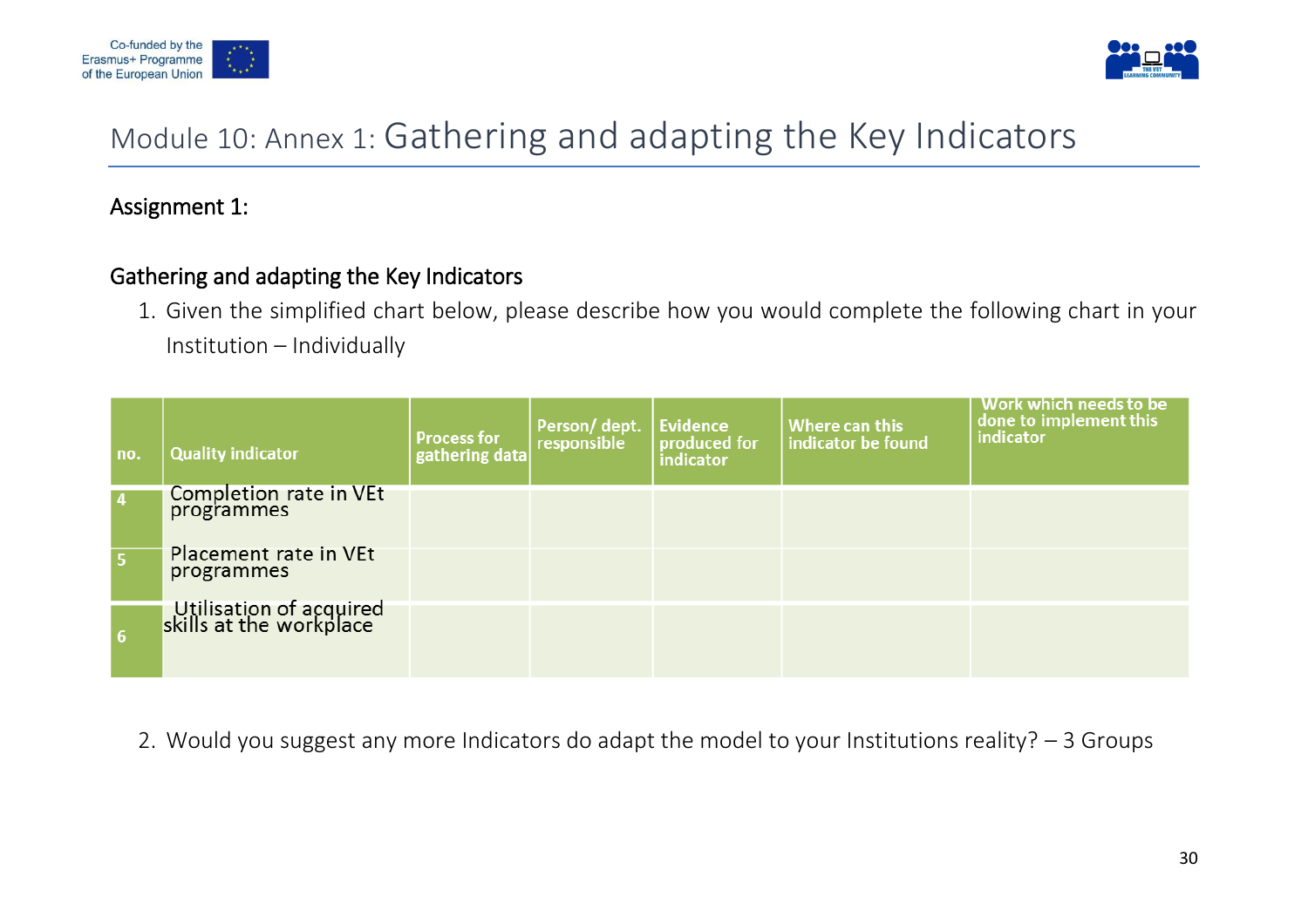



## Module 11 Cause-Effect-Analysis "Mud-flow Analysis"

Is there anything like mud in the communication? In other words, why does communication stumble and sometimes stocks?

#### What is mud?

"Mud in communication" is all about time, money and energy. "Mud in communication" does not add value to the internal or external customer. Normally we use the concept of mud with physical processes, such as the production of an engine. It is less common in non-physical processes. But in spite of that "Mud analysis" can also be a good tool for analyzing and improving processes.

#### Kinds of mud in communication

The power of the concept of mud lies in the fact that you can distinguish various kind of mud. We can identify mud and we put that in a box. The advantage of this kind of analysis is that each box gives a direction for the potential solution of the problem

- 1. Information is lacking: You have to deliver training. All participants have to send in a registration form and an overview of work experiences. For one of the participants a registration form is missing.
- 2. Information is wrong: During the training, participants need have access to internet. The internet code, which is given, is: AA-44280. But the right code is AA-44380-23
- 3. Information comes too late: You have developed a workshop for registered participants at a conference for teachers. The workshop has various 20 exercises to. This morning you receive a message from your coordinator. Your workshop will probably be cancelled due to a change of the program. The workshop have been developed for 'nothing'.
- 4. Information is not clear: Every week, management shows a spider web diagram about the performance of the department. Nobody in the department understands where the graphic stands for and what the information means.
- 5. Too much information: You have to know and to learn how to fill in some information in the Microsoft Excel program. Your coordinator sends you to an 10 days Excel training.
- 6. Information is too early: The project coordinator sends you the detailed program of the next meeting a few days before this meeting takes place. This information contains also logistic information and work schedule. The information on paper and is sent to the team leader. After a few days … no one knows where to find the information.

| Time        | What                                                                                                                                                                                                                                                                                                                                                                                                                | <b>Objectives</b>                                                                                                                                | <b>Materials</b>      |
|-------------|---------------------------------------------------------------------------------------------------------------------------------------------------------------------------------------------------------------------------------------------------------------------------------------------------------------------------------------------------------------------------------------------------------------------|--------------------------------------------------------------------------------------------------------------------------------------------------|-----------------------|
| 20 minutes  | Introduction the key principles of communication and 'Mud-Flow analysis"                                                                                                                                                                                                                                                                                                                                            | Understanding the process of<br>communication<br>Understanding causes of<br>misunderstanding<br>Understanding 6 types of mud<br>in communication | PowerPoint<br>Movie   |
| 30 miniutes | Assignment 1:<br>Identify and describe examples of 6 types of mud (6 categories) in the<br>communication in the quarterly meeting of the team for discussing<br>progress and achievement of student.<br>Identify and describe examples of 6 types of mud (6 categories) in the $\vert_{\bullet}$<br>communication in the regular review of the objectives of the<br>individual plan by the multi-disciplinary team. | Identifying types of mud in<br>daily communication<br>Becoming aware of mud in<br>daily practice<br>Analysing daily communication<br>issues      | PowerPoint<br>Annex 1 |
| 20 minuites | Reporting and discussion at plenary session                                                                                                                                                                                                                                                                                                                                                                         | Becoming aware of challenges<br>in communication in daily<br>practice                                                                            |                       |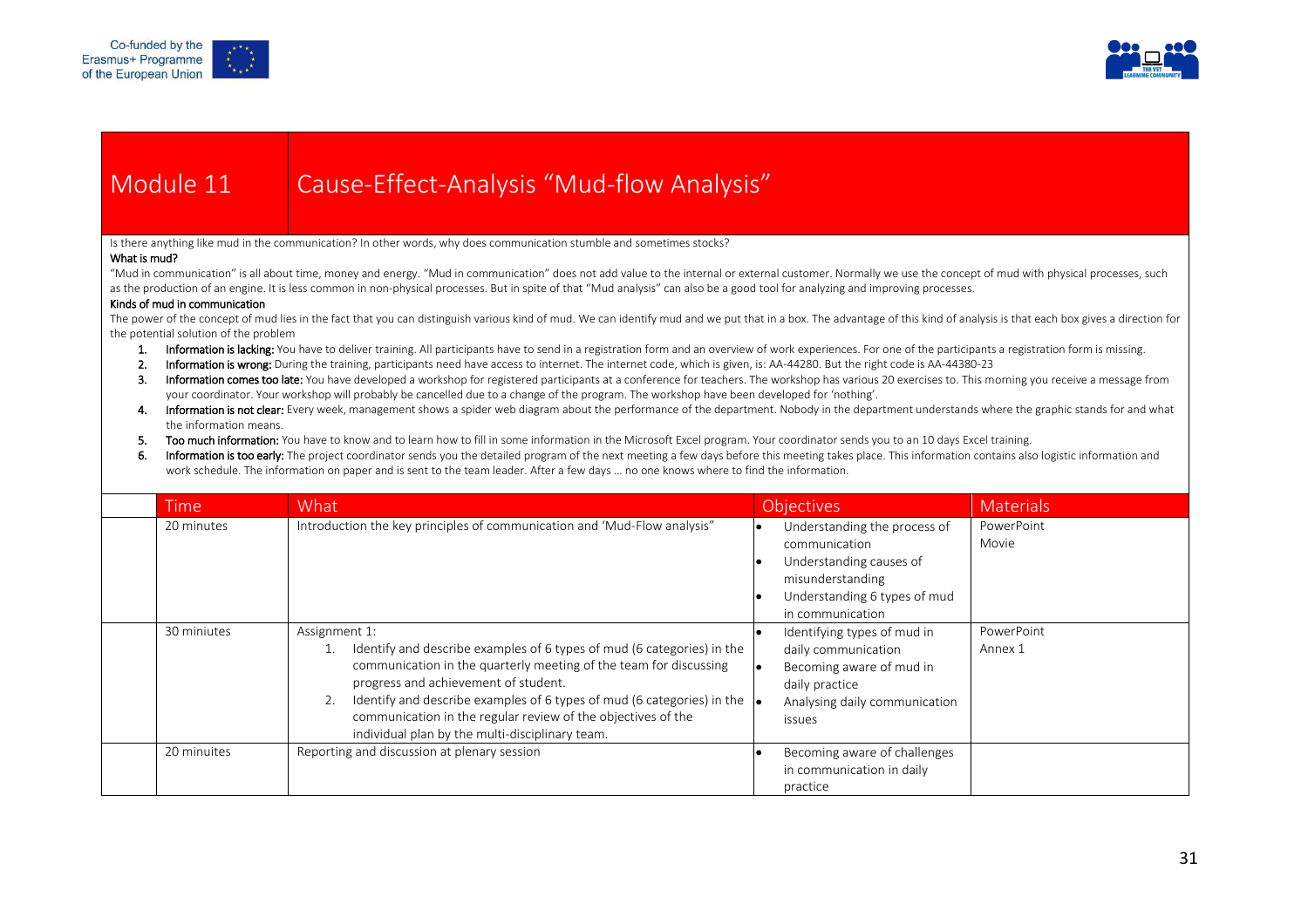



### Annex 1: Assignment

Exercise (two groups)

Group 1:

3. Identify and describe examples of 6 types of mud (6 categories) in the communication in the quarterly meeting of the team for discussing progress and achievement of student.

Group 2:

4. Identify and describe examples of 6 types of mud (6 categories) in the communication in the regular review of the objectives of the individual plan by the multi-disciplinary team.

#### Reporting

|   | Types of mud               | <b>Examples of practice VET-provider</b> |
|---|----------------------------|------------------------------------------|
| 1 | Information is lacking     |                                          |
| 2 | Information is wrong       |                                          |
| 3 | Information comes too late |                                          |
| 4 | Information is not clear   |                                          |
| 5 | Too much information       |                                          |
| 6 | Information is too early   |                                          |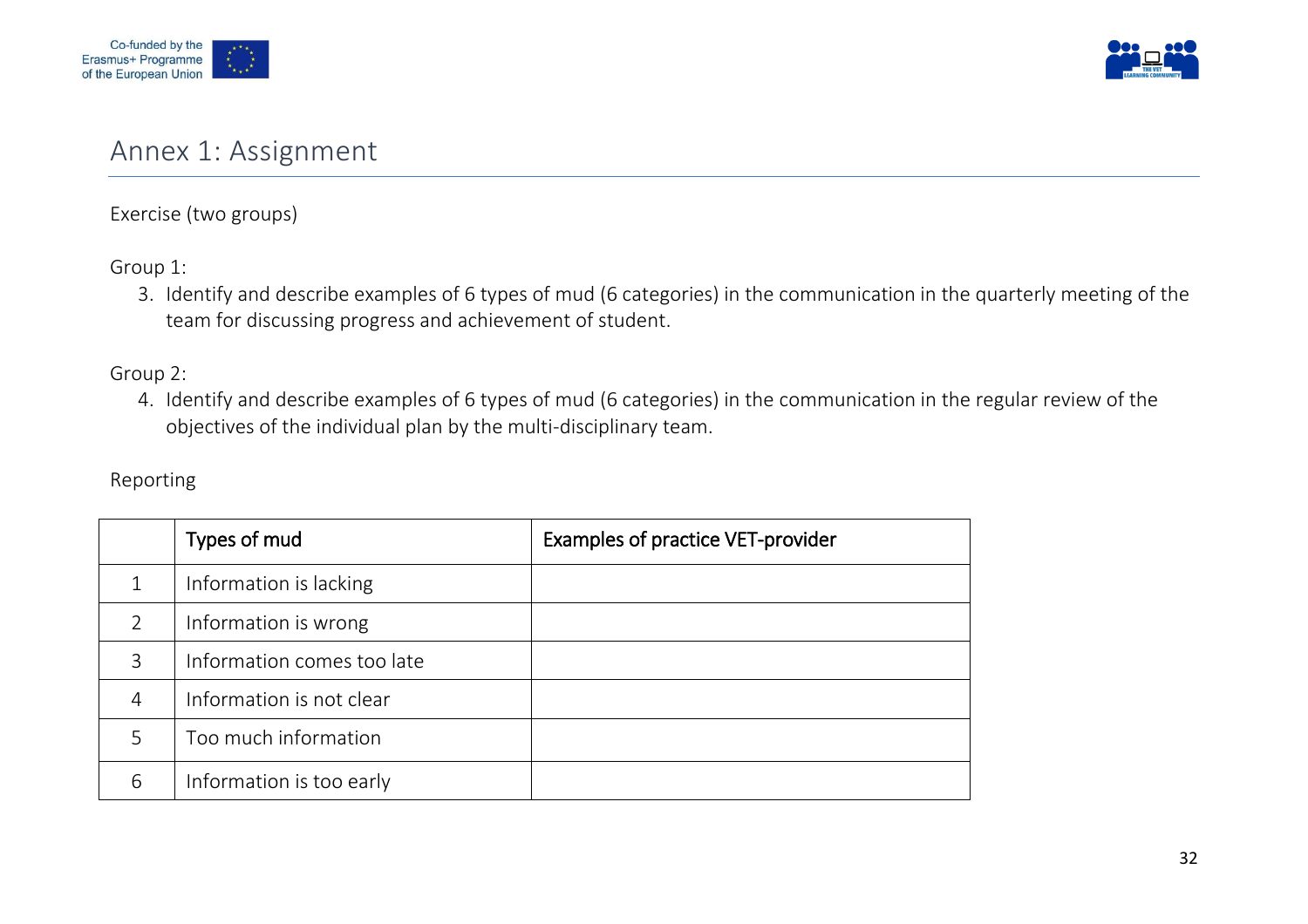



### Module 12 | Visualisation of processes

#### **Support** Traff training

04

Visual management aims to make the situation easily understood merely by looking at it. The goal is to get as much information as possible with as little observation or time as possible. Visualizing the workflow of something that is essentially hidden in the computers of the developers allows a more concrete understanding of what is being worked on, what is stuck and needs attention, and what priorities are made across the different steps of this flow. The aim of good visual management is to lead us, as a team, always closer to the real problems we should address to be better not just in delivery, but in the quality of the delivery – and as we can see here, there is a link between the quality of the visual management tools and the relevance of the issues they point to (in other words, how well do the visual management tools perform in orienting us towards the right problems, problems which, if we solve them, will allow us to gain visibly in our own technical abilities).

- Visual Clarity: One of the biggest benefits of a flowchart is the tool's ability to visualize multiple progresses and their sequence into a single document. Stakeholders throughout an organization can easily understand the workflow while finding out which step is unnecessary and which progress should be improved.
- Instant Communication: Teams can use flowcharts to replace meetings. Simply clarifying progresses offers an easy, visual method to help team members instantly understand what they should do step by step.
- **Effective Coordination:** For project managers and resource schedulers, the benefits of a flowchart include the ability to sequence events and reduce the potential for overburdening team members. Eliminating the unnecessary steps help to save time and resources.
- **Efficiency Increase**: Efficiency increases are a significant benefit of flowcharts. The flowchart lists each step necessary to perform a process. The flowchart helps a designer remove unnecessary steps in a process, as well as errors. The flowchart should only include the steps that are requirements to reach the endpoint of the process.
- Effective Analysis: With the help of flowchart, problem can be analysed in more effective way. It specifically shows what type of action each step in a process requires. Generally, a rectangle with rounded edges defines the beginning or end of the process, a diamond shape shows the point at which a decision is required, and a square block shows an action taken during the process. A flowchart may also include symbols that show the type of media in which data is stored, such as a rectangle with a curved bottom to show a paper document or a cylinder to symbolize a computer hard drive.
- Problem Solving: Flowcharts break a problem up into easily definable parts. The defined process displayed by the flowchart demonstrates the method of solving a complex problem. A flowchart reduces the chance that a necessary step for solving a problem will be left out because it appears obvious. In this way, it reduces cost and wastage of time.
- **Proper Documentation:** Digital flowcharts serve as a good paperless documentation, which is needed for various purposes, making things more efficient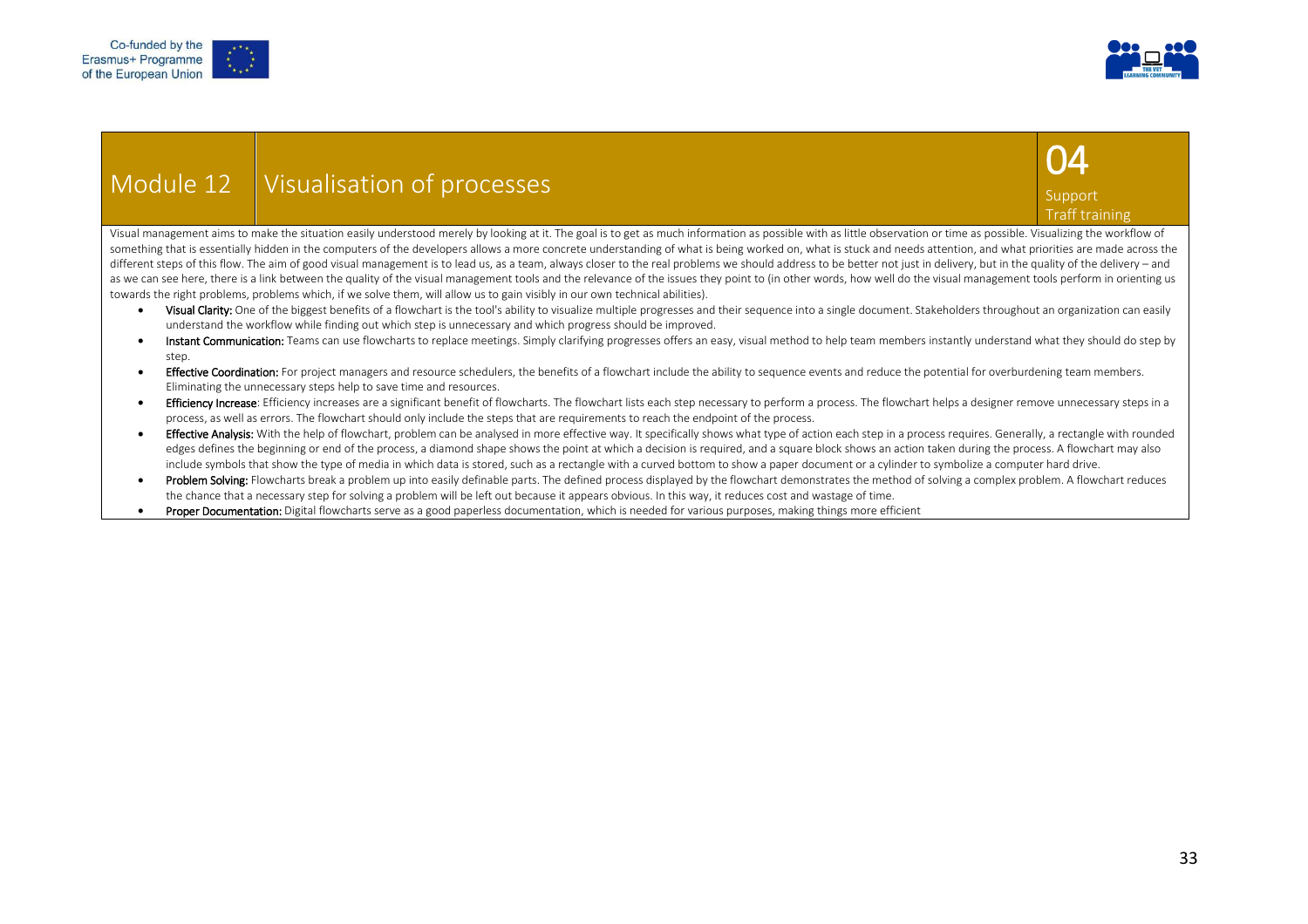



| <b>Time</b> | What                                                                                                                                                                                                                                                                                                                                                                                                  | <b>Objectives</b>                                                                                                                                                                                                                                                              | Materials                                             |
|-------------|-------------------------------------------------------------------------------------------------------------------------------------------------------------------------------------------------------------------------------------------------------------------------------------------------------------------------------------------------------------------------------------------------------|--------------------------------------------------------------------------------------------------------------------------------------------------------------------------------------------------------------------------------------------------------------------------------|-------------------------------------------------------|
| 20 minutes  | Introduction of Visualisation management and making flow-charts of describing and analysing<br>processes                                                                                                                                                                                                                                                                                              | Understanding the advantage<br>$\bullet$<br>of visualisation of processes<br>Understanding the basic<br>$\bullet$<br>elements of making a flowchart                                                                                                                            | PowerPoint                                            |
| 30 minutes  | Assignment 1: Process design in flow charts (group of 4 persons)<br>Visualise the flow of activities and decisions of the process from the perspective of the VET-<br>provider, starting with<br>A person has interest to attend a training program at your VET-institute.<br>Start:<br>End:<br>The person is accepted as service user / student and will start his / her first lessens<br>next week. | Analysing current ways of<br>working<br>Visualisation of current practice<br>Having the experiences of<br>making flow charts                                                                                                                                                   | Annex 1<br>A1 paper<br>Post-its<br>Marker Edding 200- |
| 20 minutes  | Sharing experiences and discussion                                                                                                                                                                                                                                                                                                                                                                    |                                                                                                                                                                                                                                                                                |                                                       |
| 30 minutes  | Assignment 2: Value Stream mapping (group of 4 persons)<br>Review your flow-charts from the perspective of the VET-provider and answer the following<br>questions:<br>Which activities are we taking now?<br>1.<br>Why do we do that?<br>2.<br>Does this step add real value to the customer?<br>3.<br>Can we carry out the task in less steps?<br>4.                                                 | Reviewing current way of<br>$\bullet$<br>working<br>Improving current way of<br>working<br>Making process more efficient                                                                                                                                                       | Annex 2<br>A1 paper<br>Post-its<br>Marker Edding 200- |
| 20 minutes  | Sharing experiences and discussion                                                                                                                                                                                                                                                                                                                                                                    |                                                                                                                                                                                                                                                                                |                                                       |
| 30 minutes  | Assignment 3: Process redesign (group of 4 persons)<br>Visualise the flow of activities and decisions of the process form the perspective of the student,<br>starting with<br>Start: A person has interest to attend a training program at your VET-institute.<br>End: The person is accepted as service user / student and will start his / her first lessens next<br>week.                          | Analysing current ways of<br>$\bullet$<br>working from the perspective<br>of the student<br>Visualisation of current practice<br>$\bullet$<br>form the perspective of the<br>student<br>Having the experiences of<br>making flow charts from the<br>perspective of the student | Annex 3<br>A1 paper<br>Post-its<br>Marker Edding 200- |
| 20 minutes  | Sharing experiences and discussion                                                                                                                                                                                                                                                                                                                                                                    |                                                                                                                                                                                                                                                                                |                                                       |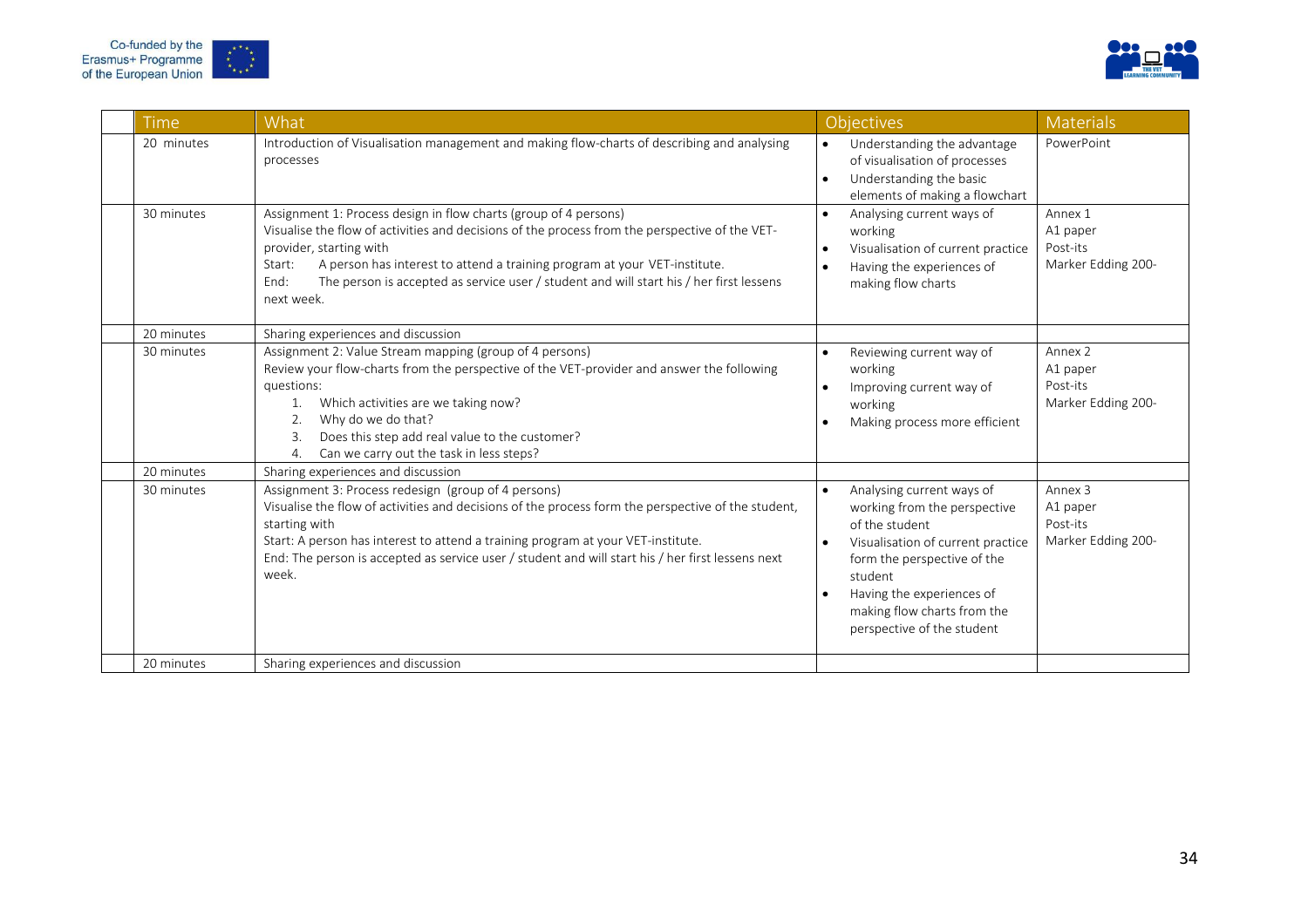



### Annex 1: Assignment

Visualise the flow of activities and decisions of the process from the perspective of the VET-provider, starting with

Start: A person has interest to attend a training program at your VET-institute.

End: The person is accepted as service user / student and will start his / her first lessens next week.



### Annex 2: Assignment (Value stream mapping)

Review your flow charts from the perspective of the VET-provider and answer the following questions:

- 1. Which activities are we taking now?
- 2. Why do we do that?
- 3. Does this step add real value to the customer?
- 4. Can we carry out the task in less steps?

$$
\boxed{\phantom{1.5}\phantom{1.5}} \phantom{1.5}\quad\longleftrightarrow\quad\quad
$$